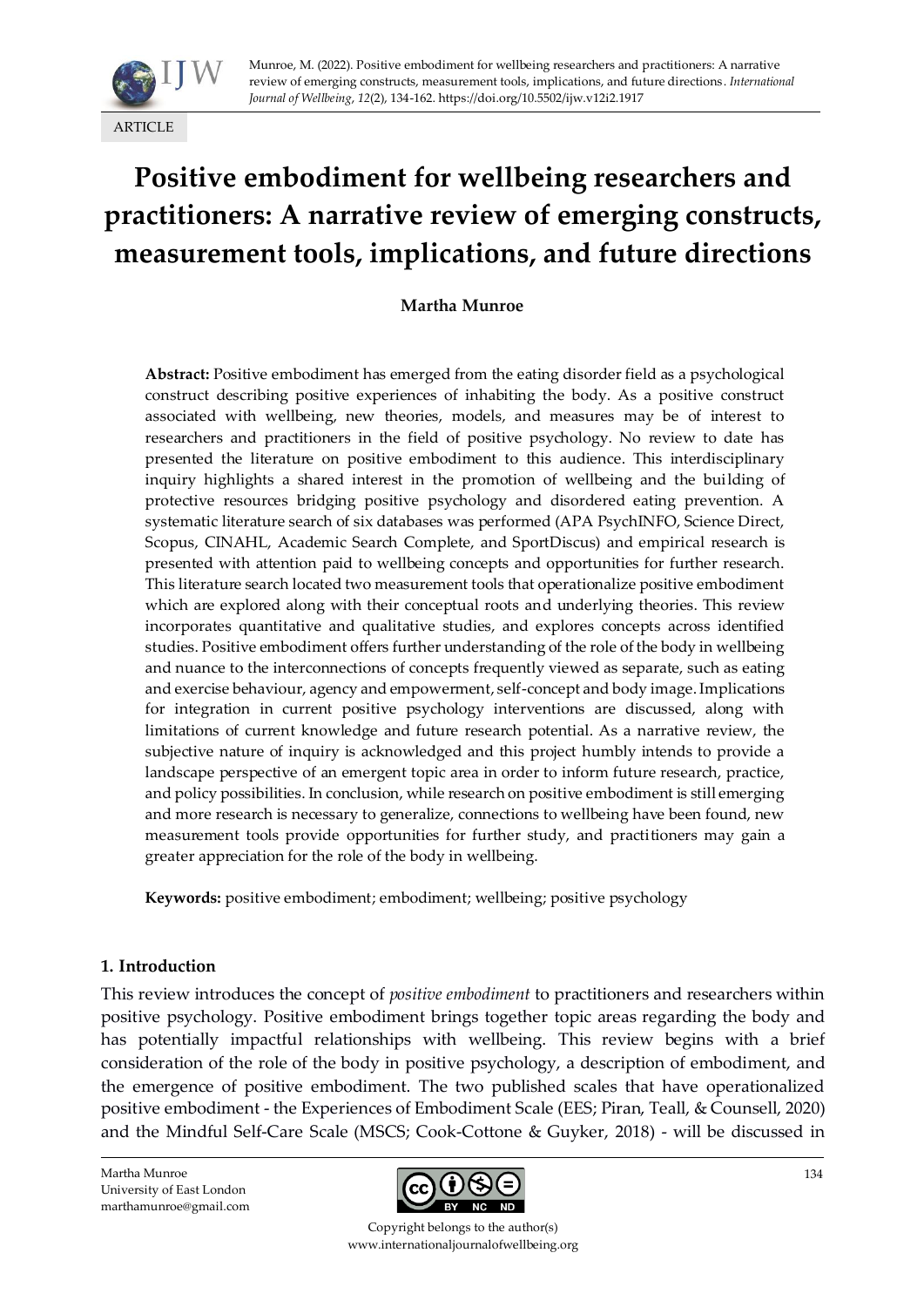

greater detail including foundational research and theories, current research, and future opportunities. The literature on positive embodiment will be reviewed in detail with attention to implications for practice and research. While research in this area began with a focus on the prevention of disordered eating, in line with the goal of positive psychology to foster positive outcomes rather than repair dysfunction and disorder, this article focuses specifically on the bolstering of wellbeing in relation to positive embodiment.

## *1.1 Positive psychology*

Positive psychology is the study of wellbeing and positive mental states, including lifesatisfaction, optimism, meaning and purpose, and happiness at individual, institutional, and societal levels (Seligman & Csikszentmihalyi, 2000). Positive psychology interventions (PPIs) are activities designed to improve wellbeing and promote mental health beyond the absence of pathology (van Agteren et al., 2021). Multiple models of wellbeing exist, including distinctions between 'hedonic' happiness or subjective wellbeing (Diener, 2000) and 'eudemonia' or psychological wellbeing (Ryff, 1989). Multiple models of wellbeing have been put forth including Keyes' model of wellbeing as a spectrum (2007), Seligman's model of flourishing known by the acronym PERMA - Positive emotions, Engagement, positive Relationships, Meaning, and Achievement (2011), and the newer LIFE model (Layered Integrated Framework Example) describing multiple spheres of influence on wellbeing (Lomas, Hefferon, & Ivtzan, 2015). The field of positive psychology, while influenced by earlier movements, is commonly considered to have begun with Seligman, then president of the American Psychological Association, articulating the importance of re-balancing a field focused primarily on dysfunction to include the positive (Seligman, 1998). Since its inceptions there have been a number of conceptual "waves" within the field. The first focused to a large degree on quantifying the positive emotions that had been neglected by scientific inquiry; the second expanding to include 'the dark side' and the value and importance of so-called 'negative' and mixed emotions and experiences in life; and the third wave, building on the previous two, aiming to expand beyond a positivist, individual focus and incorporate a deeper understanding of socio-cultural forces, systems of power, and qualitative inquiry including feminist and social-justice perspectives (Lomas et al., 2020).

### *1.2 The body in positive psychology*

Within a few years of the designation of positive psychology, critiques characterized the field as a "neck-up focused discipline" (Hefferon, 2015, p.791) that ignored the important role of the body in wellbeing. Instead of an exclusive focus on cognitive and emotional processes, a more embodied approach in positive psychology was argued for (Hefferon, 2015), exercise was advocated for as an ideal PPI (Faulkner, Hefferon, & Mutrie, 2015; Hefferon & Mutrie, 2012), and a textbook on Positive Psychology and the body was written (Hefferon, 2013). The stated aim of the textbook being highlighting copious research on physical mechanisms of wellbeing, with a focus on the body in everyday life, including how we care for, feed, move, and relate to our bodies (Hefferon, 2013. pp. ix). The threads to embodiment and conceptual underpinnings of embodied phenomenological experiences have been gathered in Hefferon's introduction to the topic and reference Merleau-Ponty's definitions of embodiment and subjective experiences (2013, pp. 8-9) frequently cited in embodiment research (discussed further below). The addition of the 'V' for Vitality to Seligman's PERMA model of wellbeing, by some in the field, is symbolic of a greater embracement of the physical domain in positive psychology (St. Andrew's College, n.d.; Zhivotovskaya, 2016).

There has been growing research interest in the potential of yoga as a PPI focusing on mind-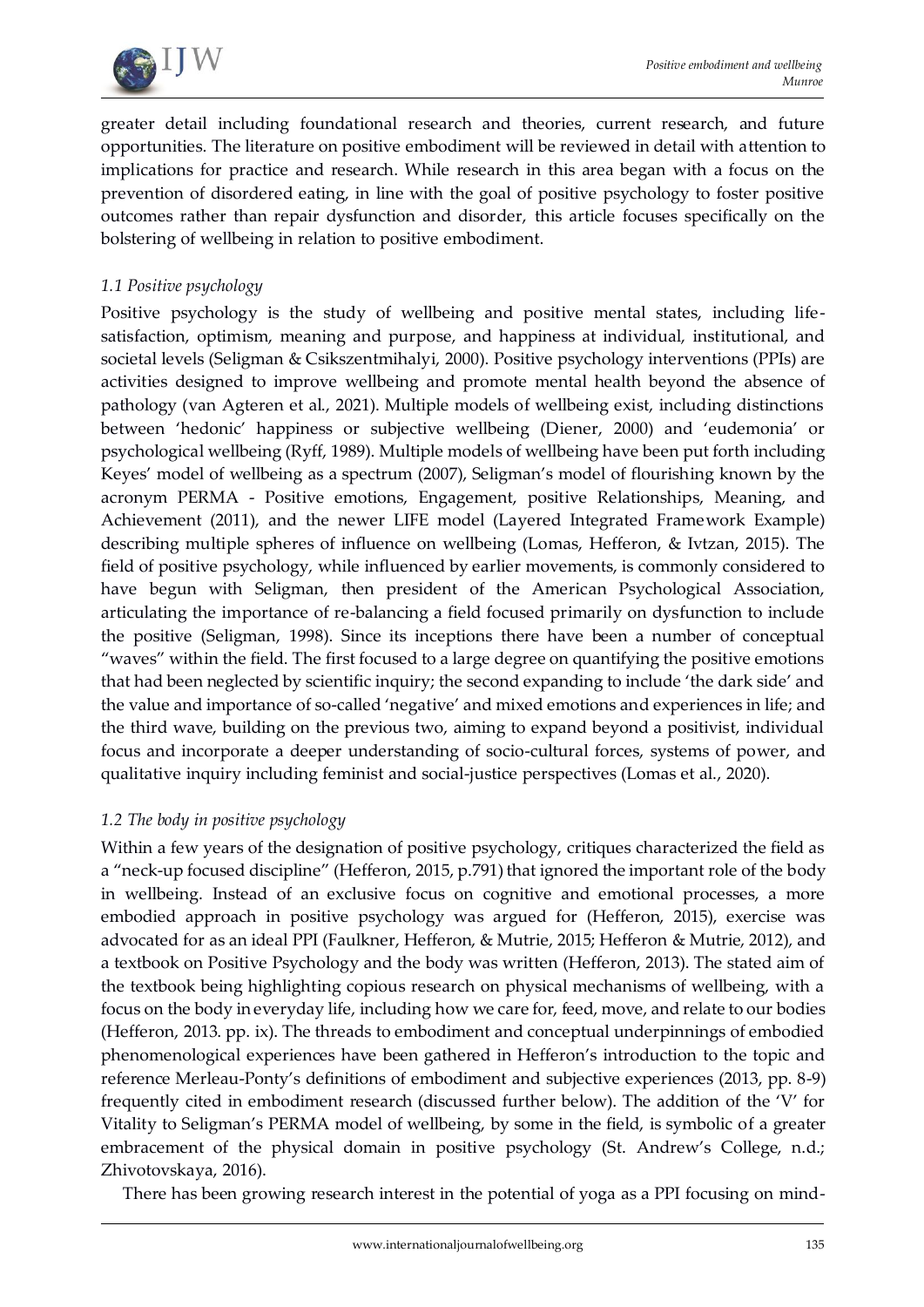

body connection and mindfulness of the body (e.g. Bansal et al., 2013; Ivtzan & Papantoniou, 2014). Additionally, *positive body image,* with its emphasis on the important role our relationship to our body plays in wellbeing, has begun to bridge the gap between embodiment research and positive psychology (e.g. Ayala, & Ramírez, 2018; Cash & Smolok, 2011; Hefferon, 2015; Tylka, 2011).

# *1.3 A brief review of the concept of embodiment*

Embodiment has roots in philosophy and critical theory (Foucault, 1979; Merleau-Ponty, 1962) and has a multitude of definitions that centre on experiencing and perceiving the world from the location of the body (Tolman, Bowman, & Fahs, 2014, p. 760). Central to understanding embodiment is the rejection of Cartesian mind/body dualism for a unity that identifies the body as the centre of subjective experience in the world and does not distinguish the mind as separate from the body (Vilvoskaya, 2021). Essentially, we do not experience life as a mind alone, life is rooted in the experiences of the body and informed by the world around us, including culture and society (Crossley, 1995; Merleau-Ponty, 1962.)

In recent years, there has been growing interdisciplinary interest in embodiment (preliminary Scopus search shows an average of 43 articles/year from 1981-1990, 110/year from 1991-2000, 530/year from 2001-2010, and 1516/year from 2011-2020). Fields as divergent as cognitive neuroscience, psychotherapy, and eating disorder treatment have interest in this inquiry (e.g. Glenberg et al., 2013; Winter et al., 2018; Cook-Cottone, 2015). In psychology, several researchers have advocated for more inquiry into embodiment as an important part of understanding how individuals live in the world and in their bodies (e.g. Blood, 2004; Cash 2004; Katzman and Lee, 1997; Piran, 2001). Piran and colleagues (Piran & Teall, 2012; Piran et al., 2020) describe three components of embodiment: (a) *attunement* to inner states of the body, as opposed to body image which primarily focuses on appearance related factors; (b) being comprised of a wide range of experiences frequently looked at individually, like eating and exercise behaviours, selfexpression, sexual agency, and self-care; and (c) a dialectical relationship between the body and socio-cultural influences.

# *1.4 Positive embodiment*

Positive embodiment is defined as an experience of comfort and connection with the body, attuned self-care, and bodily agency and is contrasted to disrupted embodiment, experienced as discomfort, self-neglect, and restricted agency (Piran, 2016). There is some conceptual overlap with other positive body-related constructs, including body appreciation (Tylka & Wood-Barcalow, 2015), body functionality (Alleva & Tylka, 2021), and body image flexibility (Sandoz et al., 2013), but the breadth of experience encompassed by positive embodiment transcends a single area to capture a fuller concept of the way living in a body is experienced (Piran, 2020). This expanded conceptualization of positive embodiment includes partial conceptual overlap with resistance to objectification (Fredrickson & Roberts, 1997) intuitive eating (Tylka, 2003; Tylka, & Kroon Van Diest, 2013), and attuned or positive sexuality (respectively, Statinski & Ramseyer Winter, 2019; Hefferon, 2013, pp. 108-135). Positive embodiment brings together these multiple facets of inquiry and provides an overarching framework to unify constructs. Emerging research from Gattario et al. (2020) found a correlation between positive embodiment and life satisfaction pointing to potential impact of further exploring these connections (explored further in Results section). Like positive psychology, models of positive embodiment offer a framework for moving beyond preventing mental illness - in particular, the prevention of eating disorders (e.g. Cook-Cottone, 2006, 2015; Piran & Cormier, 2005) – towards the innately valuable promotion of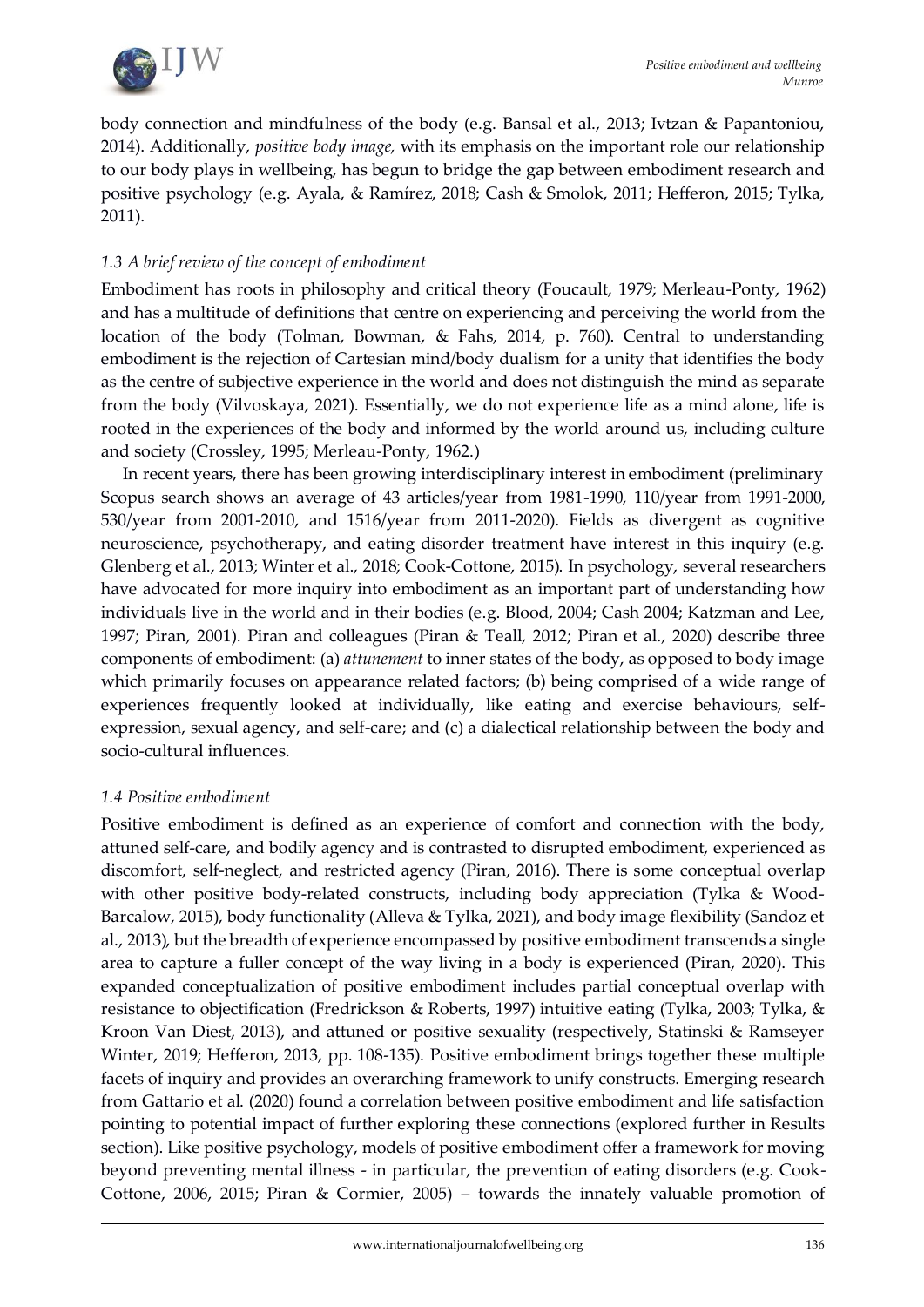

### wellbeing.

Two multifaceted models of embodiment have been published in recent years, including the Developmental Theory of Embodiment (Piran, 2017) and the Attuned Representational Model of Self (Cook-Cottone, 2006) (See Table 1). Thus far no review has been undertaken to signpost the significance of positive embodiment to positive psychology practitioners.

# **Table 1.**

Conceptual Models of Embodiment.

| Conceptual Models of Embodiment                         |                                               |  |  |  |
|---------------------------------------------------------|-----------------------------------------------|--|--|--|
| Attuned Representational Model of Self                  | Developmental Theory of Embodiment            |  |  |  |
| (ARMS Model)                                            | (DTE)                                         |  |  |  |
| Theoretical model of the self as a dynamic              | Developed from qualitative interviews with    |  |  |  |
| relationship between inner and outer                    | young women, older women, and a 5-year        |  |  |  |
| components that are connected via the                   | prospective study with girls (age 9-14 at     |  |  |  |
| process of 'attunement'                                 | initial interview)                            |  |  |  |
|                                                         |                                               |  |  |  |
| Internal systems:                                       | Utilized purposive sampling method            |  |  |  |
| cognitive (thoughts);                                   |                                               |  |  |  |
| emotional (feelings);                                   | Five domains identified - each containing a   |  |  |  |
| physical (body)                                         | negative and positive pole                    |  |  |  |
|                                                         | 1) body connection and comfort;               |  |  |  |
| External systems:                                       | 2) agency and functionality;                  |  |  |  |
| microsystem (family)                                    | 3) experience and expression of desire;       |  |  |  |
| exosystem (community)                                   | 4) engagement in attuned self-care practices; |  |  |  |
| macrosystem (culture)                                   | 5) resistance to self-objectification         |  |  |  |
|                                                         |                                               |  |  |  |
| When these components are well balanced                 |                                               |  |  |  |
| healthy, positive embodiment occurs and                 | The DTE organizes protective factors into     |  |  |  |
| allows for a well-functioning self                      | three domains: the physical domain (physical  |  |  |  |
|                                                         | freedom), the mental domain (mental           |  |  |  |
| (Cook-Cottone, 2006, 2015, 2018)                        | freedom), and the social power domain         |  |  |  |
|                                                         |                                               |  |  |  |
|                                                         | (Piran, 2016, 2017; Piran et al., 2020)       |  |  |  |
| Related Scale: Mindful Self-Care Scale                  | Related Scale: Experiences of Embodiment      |  |  |  |
| (MSCS)                                                  | Scale (EES) (Piran, Teall, & Counsell, 2020)  |  |  |  |
| (Cook-Cottone & Guyker, 2018)                           |                                               |  |  |  |
| Developed from a review of literature of self-          | Developed from the above research project     |  |  |  |
| care and expert input                                   | Six factors emerged:                          |  |  |  |
| Six factors emerged:                                    | 1) positive body connection and comfort       |  |  |  |
| 1) physical care                                        | 2) body un-encumbered adjustment              |  |  |  |
| 2) supportive relationships                             | 3) agency and functionality                   |  |  |  |
| 3) mindful awareness                                    | 4) experience and expression of sexual desire |  |  |  |
| 4) self-compassion and purpose<br>5) mindful relaxation | 5) attuned self-care                          |  |  |  |
|                                                         | 6) resisting objectification                  |  |  |  |
| 6) supportive structure                                 |                                               |  |  |  |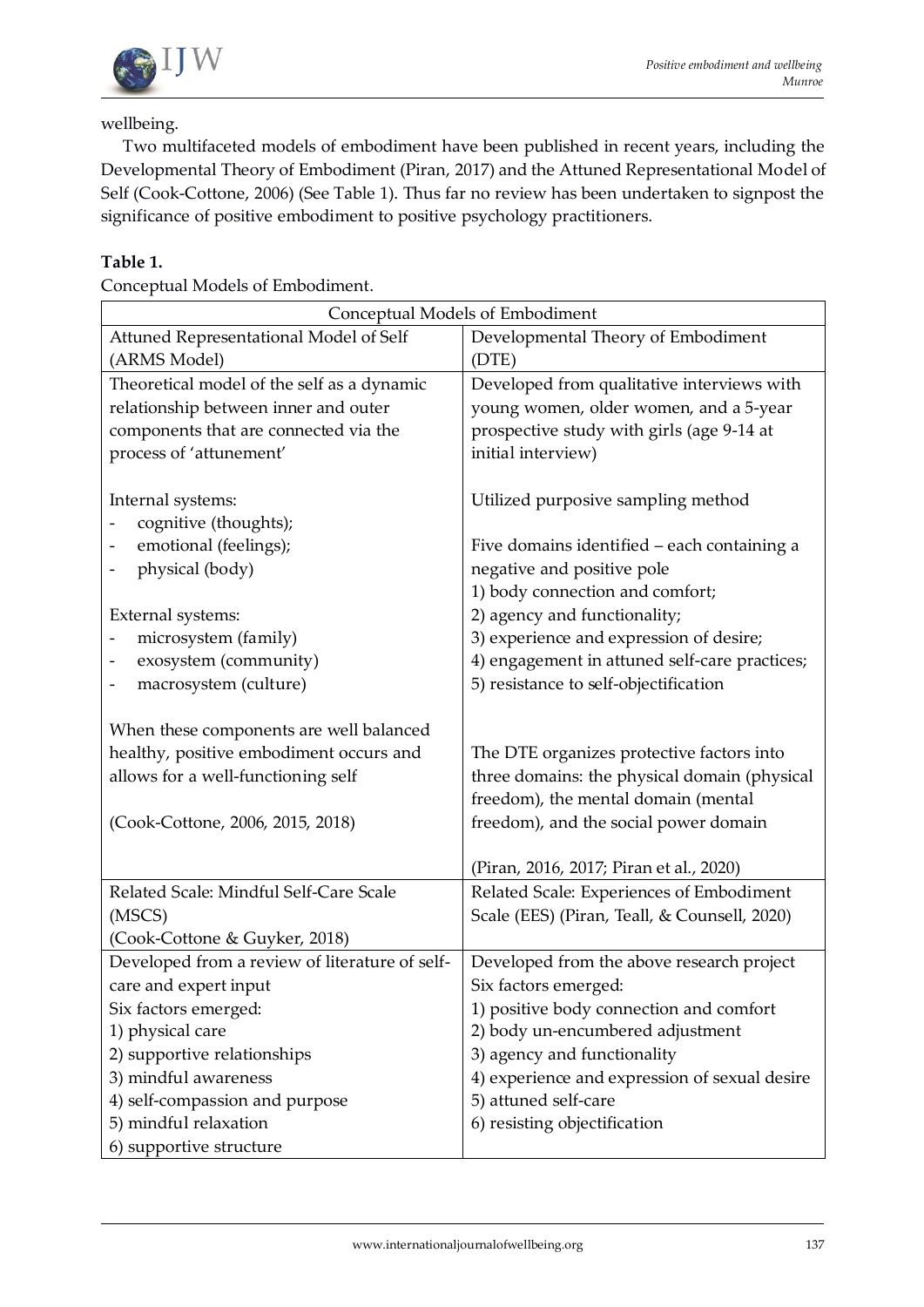

# *1.5 The developmental theory of embodiment*

The Developmental Theory of Embodiment (DTE) has emerged from over 20 years of research by Niva Piran and colleagues, and offers a framework for understanding the social and cultural experiences that inform embodied realities for women and girls (Piran, 2017; Piran & Teall, 2012). The foundational qualitative research includes a five-year prospective study with girls (age at beginning: 9-14 years), following participants through puberty and adolescence, and life history studies with both young- and older-women (Piran, 2016; 2017).

Five dimensions of experience of embodiment emerged with each representing a spectrum from positive experiences of freedom to negative experiences of being controlled: 1) body connection and comfort; 2) agency and functionality; 3) experience and expression of desire; 4) engagement in attuned self-care practices; and 5) resistance to self-objectification (Piran, 2016, 2017; Piran et al., 2020). The DTE also organizes protective factors into three domains: physical, mental, and social power domains (Piran, 2015). Building on extensive foundation qualitative research, Piran and colleges employed various quantitative approaches (eg. Piran & Cormier, 2005; Piran, 2019) and the Experiences of Embodiment Scale was developed as the first quantitative measurement tool to capture experience of embodiment ranging from negative to positive (Piran, Teall, & Counsell, 2020).

### *1.5.1 Experiences of embodiment scale*

The Experiences of Embodiment Scale (EES) was developed using four independent samples of women ( $N = 92$ ,  $N = 412$ ,  $N = 328$ , and  $N = 76$ ) and six factors emerged: 1) positive body connection and comfort; 2) body un-encumbered adjustment; 3) agency and functionality; 4) experience and expression of sexual desire; 5) attuned self-care; and 6) resisting objectification (Piran et al., 2020). Positive experiences in one domain of the EES commonly co-occurred with positive experiences the other domains indicating links between the domains, though more research is needed to understand these relationships. Scores also correlated with other measures of body connection, and self-esteem, and were stable at three-week follow-up (Piran et al., 2020). Key differences in the EES from the foundational qualitative research is the addition of the 'body un-encumbered adjustment' and less focus on eating behaviour as a dimension of the desire factor. As the EES is recently developed, only a small number of studies have so far deployed it (discussed in detail in Results); thus, ample opportunity exists for further exploration of positive embodiment as captured by the EES.

# *1.6 The attuned representational model of self*

The second model for understanding embodiment and the ongoing negotiation of the self is the Attuned Representational Model of Self (ARMS), created by Catherine Cook-Cottone (2006, 2015). The ARMS conceptualises the self as a dynamic relationship between inner and outer components connected via the process of *attunement*, a reciprocal relationship of mutual impact and regulation (Cook-Cottone, 2015; Siegal, 2007). Internal systems consist of cognitive (thoughts), emotional (feelings), and physical (body) components, and external systems consist of microsystem (family), exosystem (community), and macrosystem (culture). When components are in sync, healthy, positive embodiment occurs and allows for "effective functioning of the self … beyond self as subject or object" (Cook-Cottone, 2015, p. 2). In discussion of the ARMS and its impact relationship with disordered eating, Cook-Cottone draws on definitions of wellbeing as a spectrum (Keyes, 2007) and of flourishing (Seligman, 2011), foundational in positive psychology, and posits that people strive beyond the relief of suffering for positive dimensions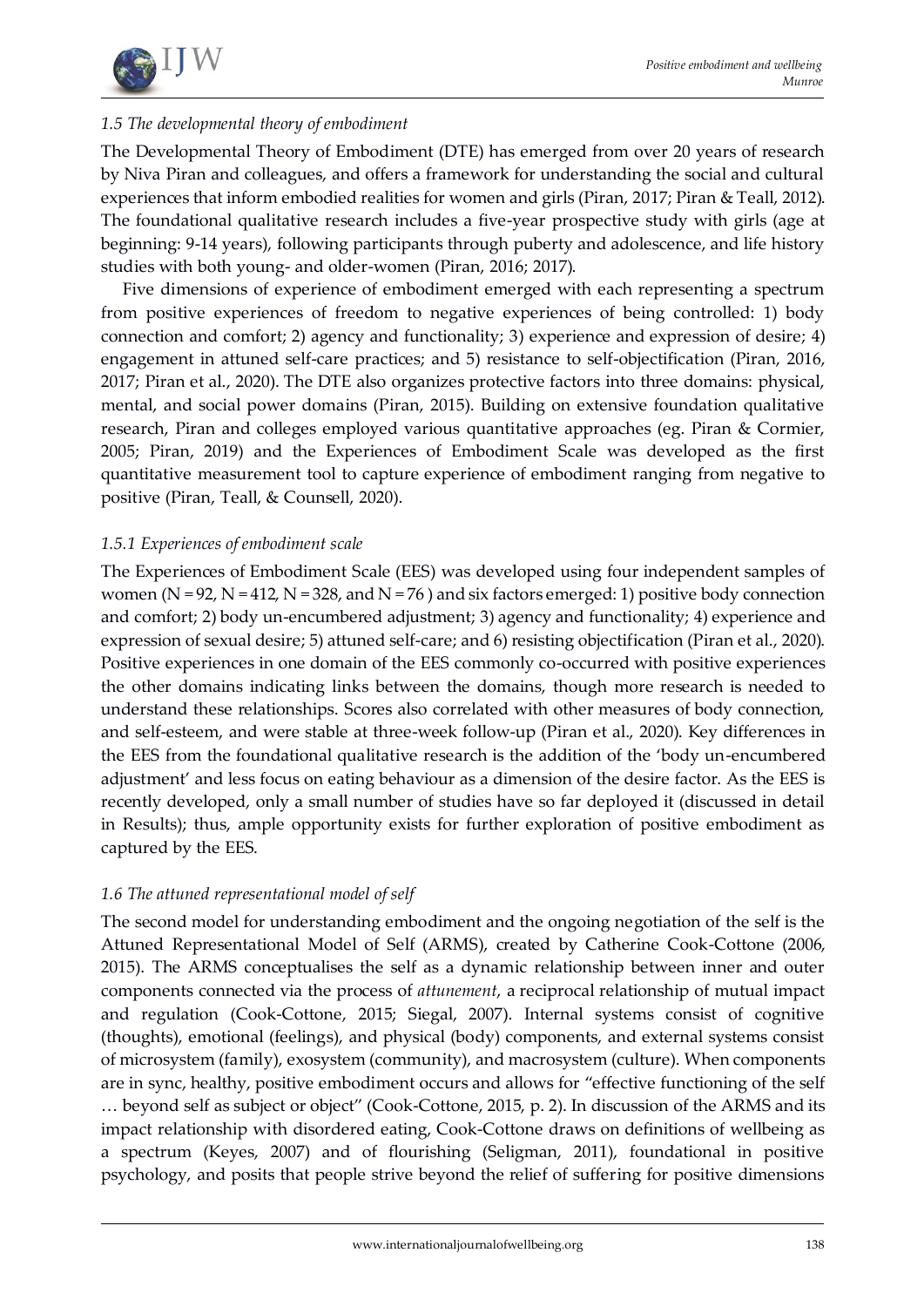

of mental wellness. The ARMS model and accompanying discussions focus on self-regulation, intentional self-care behaviours, self-compassion and body appreciation (Cook-Cottone, 2006, 2015, 2018).

# *1.6.1 The mindful self-care scale*

The Mindful Self-Care Scale (MSCS) was specifically created to capture behaviours that facilitate positive embodiment and wellbeing (Cook-Cottone & Guyker, 2018, p. 161). It was developed from a literature review of self-care supported by expert input and was validated with two independent samples (N=448, N=452) that included both women and men. A six-factor model emerged: 1) physical care, 2) supportive relationships, 3) mindful awareness, 4) self-compassion and purpose, 5) mindful relaxation, and 6) supportive structure. The authors utilise the definition of positive embodiment from Piran and colleagues (2015); thus, it seems that the authors intend it to be applied to the same phenomena. An important note was the intention, in the development of the MSCS, to develop actionable, practical items that could be used prescriptively after assessment; thus, each item within the MSCS has potential to function as an intervention. The MSCS has been used in a variety of settings including cross-cultural validation with a Turkish population (Sünbül, et al., 2018a); validation with hospice and health care workers and the development of a brief version of the MSCS (Hotchkiss & Cook-Cottone, 2019); the relationship between stress, self-care, and health related quality of life for students (Feng et al., 2019); and the role of self-care in mitigating stress and burnout with student service professionals (Jackson Preston et al., 2021). In studies looking at self-care practices, but not positive embodiment, scores on the MSCS were found to be strongly correlated with subjective wellbeing for Indian students and working professionals (Chatterjee & Jethwani, 2020) and with wellbeing for students in mental health fields (Sünbül, et al., 2018b). Use of the MSCS has so far focused on measuring selfcare behaviours with little emphasis on its intended purpose of measuring positive embodiment; thus, plenty of opportunities remain for further exploration of this scale in regards to positive embodiment and wellbeing.

### *1.7 Research aims*

This narrative review aims to support wellbeing researchers and practitioners in maximizing the potential of positive embodiment. An emphasis will be placed on what this emerging subject area has to offer with respect to wellbeing, including both demonstrated and anticipated benefits. Limitations of the current body of knowledge will be addressed, future opportunities for research will be identified, and implications for practice including adjustments to PPIs based on new concepts will be explored.

# **2. Method**

### *2.1 Narrative reviews*

The goal of review studies is to provide a summary and synthesis of the literature on a specific topic and report on the current state of research. As positive embodiment is a new field of study, a systematic review with formalized guidelines was seen to be less appropriate as the small body of empirical research has taken varied approaches to operationalisation and employed different methodologies (Baumeister & Leary, 1997). A narrative review was chosen in order to provide greater flexibility in exploring the literature, within a comprehensive, transparent search and selection process (Ferrari, 2015).

To address the subjective nature of narrative review, the study design was structured and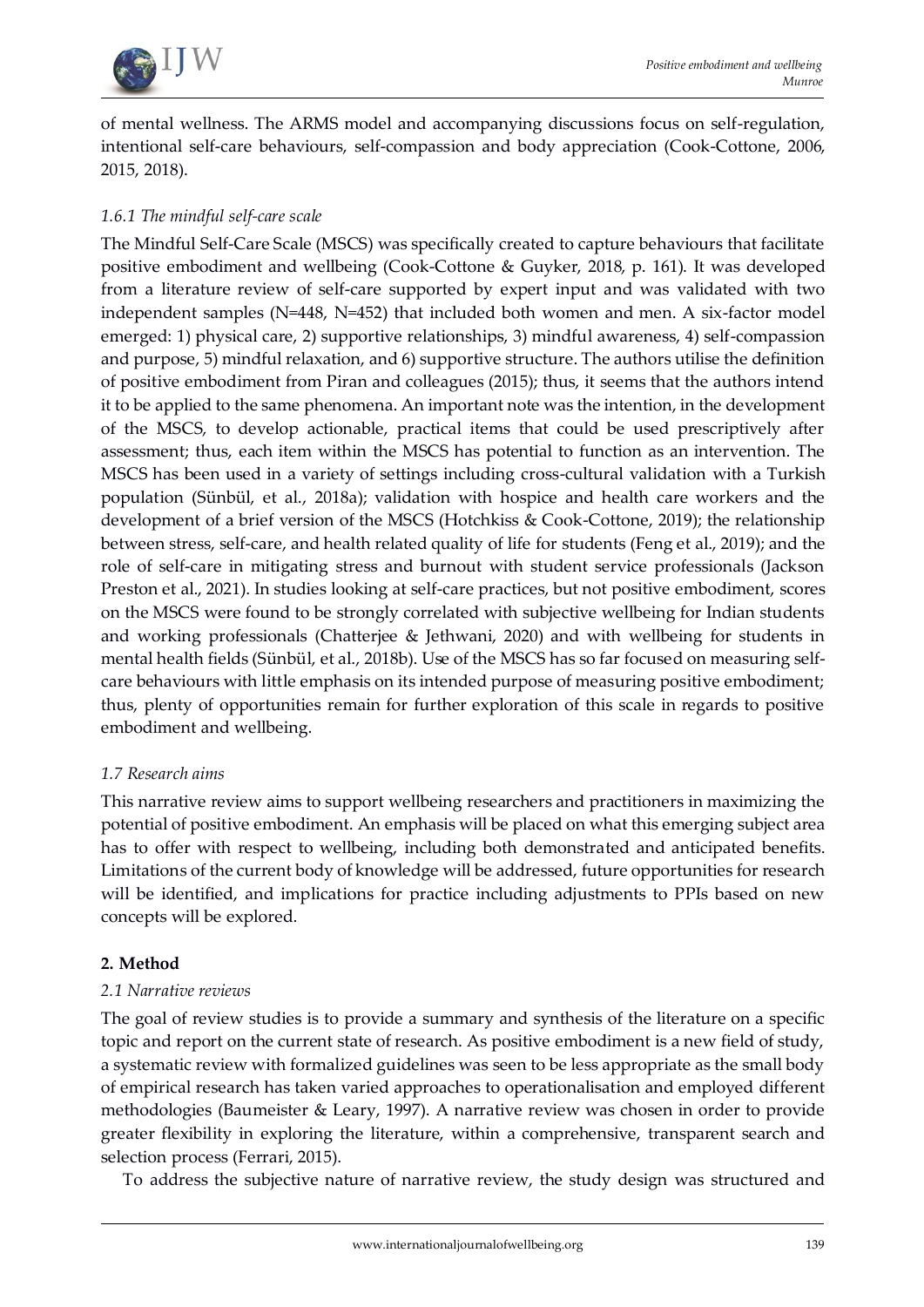

robust in exploration of the subject and what it may offer researchers and practitioners. This review intends to serve as a stepping-off point, connecting research on positive embodiment with an audience who may not be aware of it. Extensive statistical analysis of the data that exists was not performed as aggregation of quantitative and qualitative data makes such an appraisal difficult (Dixon-Woods et al., 2001) and with a limited number of total studies, disparate research methods, and study designs, a landscape overview of the topic was deemed most appropriate. The hope is that this work piques interest for readers interested in embodiment and wellbeing, particularly those interested in further research on these concepts, or who may integrate insights into their work as practitioners.

### *2.2 Search strategies and keywords*

This review aimed to locate studies operationalizing positive embodiment. A literature search was conducted utilizing six electronic databases - APA PsychINFO, Science Direct, Scopus, CINAHL, Academic Search Complete, and SportDiscus. The databases were selected to span a breadth of disciplines (including psychology, sociology, sports psychology, and nursing) and to include abstract, keyword, and full-text searching.

The initial search took place in April 2021 and was repeated in June 2021. Keywords 'positive embodiment' were input into the aforementioned databases. A search for papers citing the development and validation papers of the two identified scales was also performed in order to locate studies that have deployed the EES (Piran et al., 2020), and the MSCS (Cook-Cottone & Guyker, 2018).

### *2.3 Eligibility criteria and study selection*

Inclusion criteria and selection process are summarized in Tables 2 and 3. All quantitative studies that operationalized positive embodiment were included. All participant samples were included. Qualitative studies that centred positive embodiment as the topic of investigation were included. Studies mentioning positive embodiment, or the DTE as explanation of phenomena, but not operationalized or a primary focus were excluded. No date limits were applied. Studies were limited to English. Only papers retrievable online (including interlibrary loan) were included. Due to retrieval issues with grey literature (dissertations), the decision was made to focus on peer-reviewed, published research.

| Inclusion                                    | Exclusion                                   |
|----------------------------------------------|---------------------------------------------|
| Empirical studies published in peer-reviewed | Non-empirical studies including book        |
| journals                                     | chapters, editorials, or reviews. Grey      |
|                                              | literature that was not retrievable.        |
| Studies that operationalize positive         |                                             |
| embodiment (or experiences of embodiment     | Studies on body image or related constructs |
| inclusive of both positive and negative      | that made mention of positive embodiment    |
| dimensions) (Quantitative studies)           | or models of embodiment as potential        |
|                                              | explanatory mechanisms but do not           |
| Studies that investigate positive embodiment | investigate positive embodiment             |
| phenomenologically (Qualitative studies)     | specifically                                |

### **Table 2.**

Inclusion and Exclusion Criteria.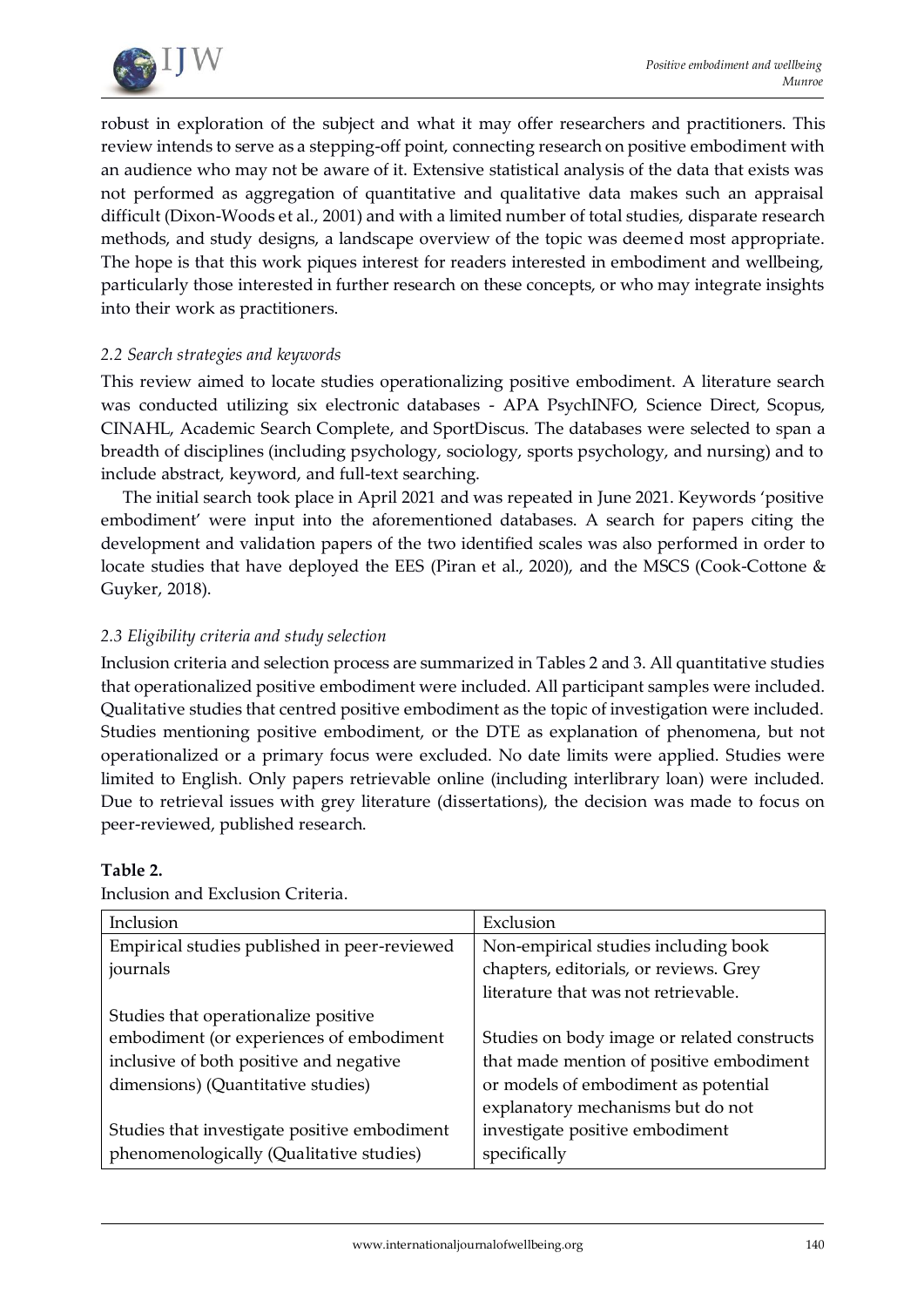

Initial search results were sorted manually, using Zotero, to remove duplicates. Next, titles and abstracts were reviewed to remove irrelevant papers, those that made passing reference to positive embodiment but did not address it specifically in the aims of the paper, and those containing conceptually similar subject areas (such as positive body image, body functionality, etc.) Book chapters and review papers were also removed at this stage in order to focus on novel empirical studies. Remaining papers were read in their entirety, or to the point where exclusion was determined. Eligible papers identified were read closely and data was extracted into tables (Tables 4, 5, and 6 in Results). Data extracted included research focus, participants, measures used or themes identified, and a summary of results.

# **Table 3.**

Selection Process.

| Initial search =>128 documents                             |
|------------------------------------------------------------|
| Duplicates removed $\Rightarrow$ 82                        |
| Screened Titles and Abstracts => 18                        |
| Read in full => 10 met inclusion criteria                  |
| Final Sample:                                              |
| 10 papers detailing 13 studies                             |
|                                                            |
| 2 scale development papers totaling 6 quantitative studies |
| 6 quantitative papers detailing 5 studies                  |
| 2 qualitative studies                                      |

### **3. Results**

The search process yielded 10 papers including the scale development and validation papers previously discussed (Table 4). Of the remaining papers, six quantitative (Table 5) and two qualitative inquiries (Table 6) were identified. Four studies measured positive embodiment using the EES, but none of the studies deploying the MSCS focused on positive embodiment. All located studies took place in Western countries and five of ten papers focus exclusively on female participants. A mixture of student and community samples was used. Four studies used an experimental design and disparate measurement tools were deployed for many. Themes of wellbeing, self-care, yoga and physical activity, and resisting objectification were present across studies and will be explored in more detail below.

### **Table 4.**

| <b>PAPER</b> | <b>POPULATION</b>        | <b>MEASURES</b>                      | <b>RESULTS</b>   |
|--------------|--------------------------|--------------------------------------|------------------|
| Mindful Self | Two independent          | $MSCS - 84$                          | Items assessed   |
| Care Scale   | samples:                 |                                      | for normality of |
|              | N=448, ages 18-71,<br>1. | Eating attitudes Test (EAT-26;<br>2. | distribution     |
| $(Cook-$     | 79.7% female, 90%        | Garner et al., 1982)                 |                  |
| Cottone &    | Caucasian                |                                      | Sample 1:        |
| Guyker,      |                          | Body Esteem Scale (BES;<br>3.        | exploratory      |
| 2018)        | N=452, ages 18-78,<br>2. | Franzoi & Herzon, 1986)              | factor analysis, |
|              | 69.7% female,            |                                      | construct        |
|              | 70.8% Caucasian          | Demographic information<br>4.        | validity         |

Development and Validation Studies.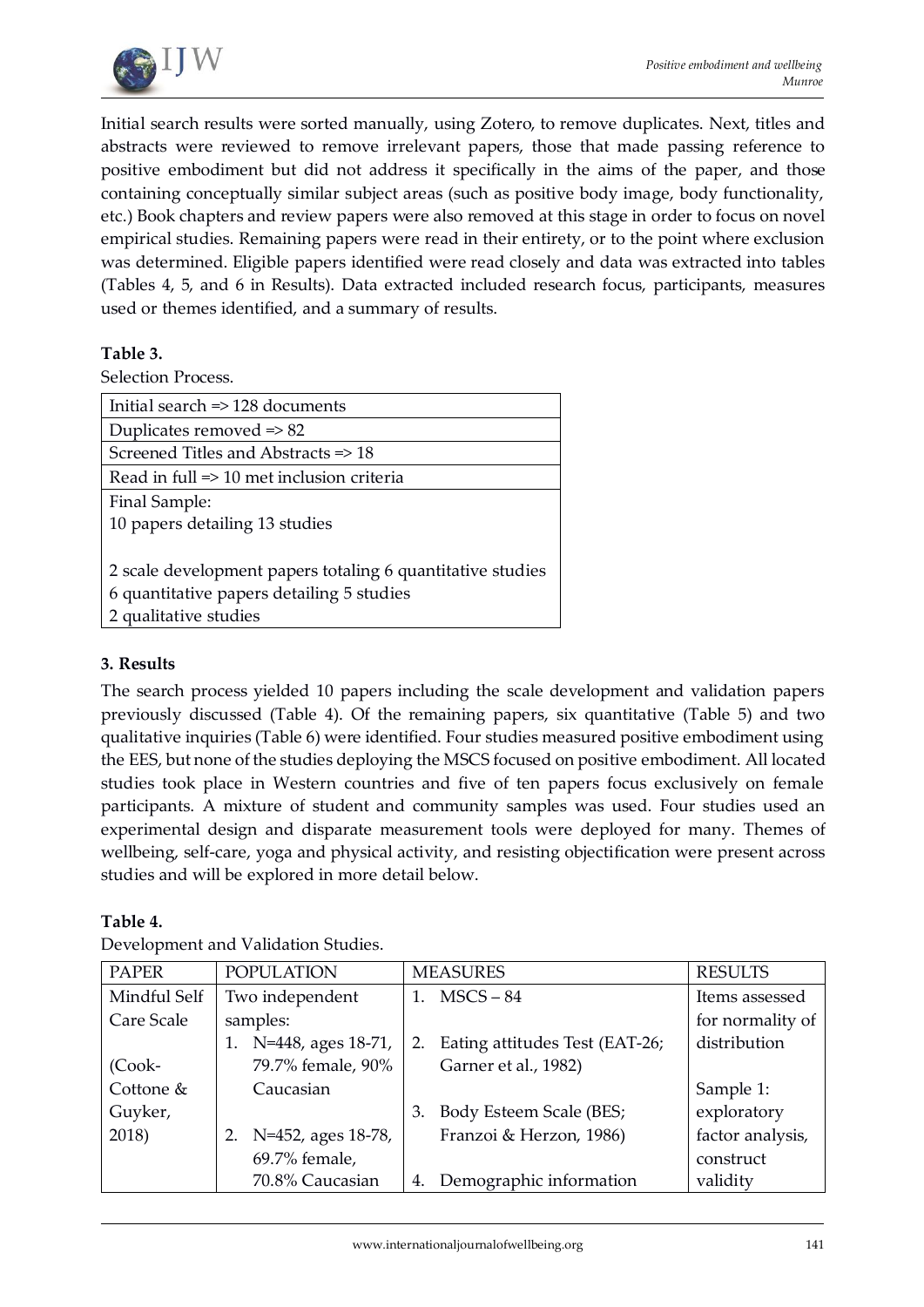

|                                                                     |                                                                                                                                                                                                                                                                                                                                                          |                                                                                                                                                                                                                                                                                                                                                                                                                                                                                                                                                                                                                                                                                                                                              | Sample 2:<br>confirmatory<br>factor analysis                                                                                                                                                                                                                                                                 |
|---------------------------------------------------------------------|----------------------------------------------------------------------------------------------------------------------------------------------------------------------------------------------------------------------------------------------------------------------------------------------------------------------------------------------------------|----------------------------------------------------------------------------------------------------------------------------------------------------------------------------------------------------------------------------------------------------------------------------------------------------------------------------------------------------------------------------------------------------------------------------------------------------------------------------------------------------------------------------------------------------------------------------------------------------------------------------------------------------------------------------------------------------------------------------------------------|--------------------------------------------------------------------------------------------------------------------------------------------------------------------------------------------------------------------------------------------------------------------------------------------------------------|
| Experiences<br>of<br>Embodiment<br>Scale<br>(Piran et al.,<br>2020) | 4 independent<br>samples of women<br>N=92, ages 19-55,<br>1.<br>72.5% white,<br>majority students<br>2. N=412, ages 18-45,<br>38.9% white,<br>41.8% Asian,<br>university /<br>community<br>sample<br>N=348, age 18-26;<br>3.<br>53% Black, 47%<br>white; university,<br>New York<br>4. N=76, age 18-45;<br>71.1% white, $\sim$ half<br>students, Toronto | Study 1:<br>1. EES<br>Body Esteem (BESAA;<br>2.<br>Mendelson et al., 2001)<br>Body Surveillance subscale of<br>3.<br>Objectified body consciousness<br>scale (OBC; McKinley & Hyde,<br>1996)<br>Alexithymia (TAS-20; Bagby et<br>4.<br>al., 1994)<br>Eating attitudes (EAT-26;<br>5.<br>Garner et al., 1982)<br>Self-Esteem (SES; Rosenberg,<br>6.<br>1989)<br>Depression (BDI; Beck et al.,<br>7.<br>1989)<br>Study 2:<br>1. EES<br>Body Esteem (BESAA;<br>2.<br>Mendelson et al., 2001)<br>Body Surveillance subscale of<br>3.<br>OBC (McKinley & Hyde, 1996)<br>Self-esteem (SES) (Rosenberg,<br>4.<br>1989)<br>Alexithymia (TAS-20, DIF<br>5.<br>subscale; Bagby et al., 1994)<br>Body Connection (SBC; Price &<br>6.<br>Thompson, 2007) | Study 1:<br>Item reduction,<br>internal<br>consistency,<br>convergent<br>validity<br>Study 2:<br>Further<br>exploration of<br>factor<br>structure,<br>convergent and<br>discriminant<br>validity<br>Study 3:<br>Confirmatory<br>factor analysis<br>Study 4: EES<br>scores stable at<br>3 weeks follow-<br>up |
|                                                                     |                                                                                                                                                                                                                                                                                                                                                          |                                                                                                                                                                                                                                                                                                                                                                                                                                                                                                                                                                                                                                                                                                                                              |                                                                                                                                                                                                                                                                                                              |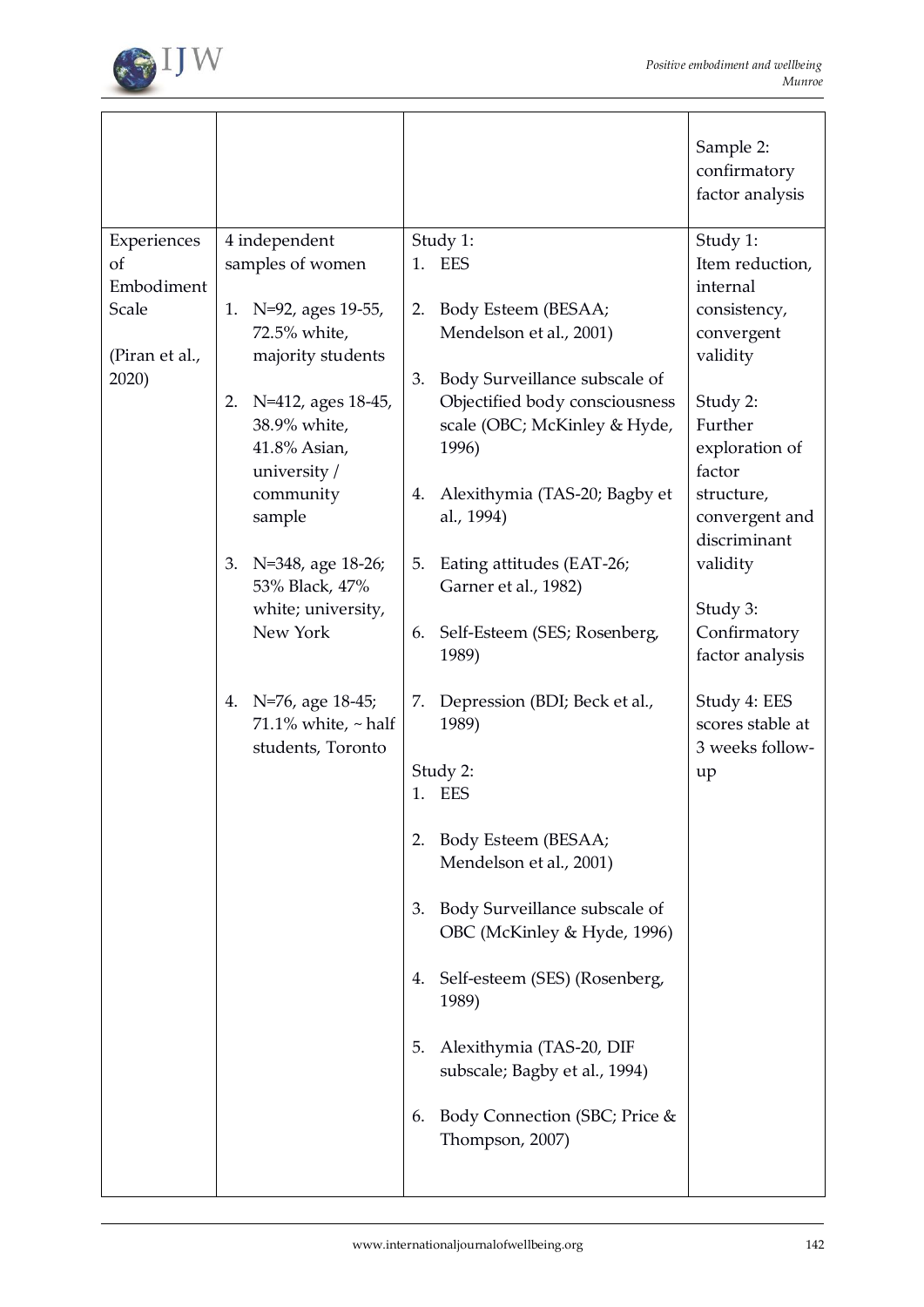

|  | 7. Body responsiveness (BRS;                              |  |
|--|-----------------------------------------------------------|--|
|  | Daubenmier, 2005)                                         |  |
|  | 8. Physical self-worth (subscale of                       |  |
|  | PSPP; Kalmet & Fouladi, 2008)                             |  |
|  |                                                           |  |
|  | 9. Sexual assertiveness (HISA;                            |  |
|  | Hurlbert 1991)                                            |  |
|  |                                                           |  |
|  | 10. Disordered eating (EDE-Q;                             |  |
|  | Fairburn & Beglin, 1994)                                  |  |
|  |                                                           |  |
|  | 11. Perfectionism - personal<br>standards subscale of MPS |  |
|  | (Frost et al., 1990)                                      |  |
|  |                                                           |  |
|  | 12. Sports competence (subscale of                        |  |
|  | PSPP; Kalmet & Fouladi, 2008)                             |  |
|  |                                                           |  |
|  | Study 3:                                                  |  |
|  | 1. EES                                                    |  |
|  |                                                           |  |
|  | Study 4:                                                  |  |
|  | EES<br>1.                                                 |  |
|  |                                                           |  |

# **Table 5.**

Quantitative Studies Investigating Positive Embodiment

| <b>PAPER</b> | <b>POPULATION</b>     |    | <b>MEASURES</b>                   | <b>RESULTS</b>         |
|--------------|-----------------------|----|-----------------------------------|------------------------|
| Alleva, et   | Young-adult women     | 1. | <b>Functionality Appreciation</b> | Effects on positive    |
| al., (2020)  | $(N = 114; M age =$   |    | Scale (FAS; Alleva et al.,        | body image mediated    |
|              | 22.19)                |    | 2017)                             | by embodiment and      |
|              |                       |    |                                   | self-objectification   |
|              | 10-week Hatha yoga    | 2. | <b>Body Appreciation Scale</b>    |                        |
|              | programme, waitlist   |    | (BAS-2; Tylka & Wood-             | Yoga did not increase  |
|              | controlled.           |    | Barcalow, 2015)                   | functionality          |
|              |                       |    |                                   | appreciation           |
|              | Primarily Western     | 3. | <b>Body Compassion Scale</b>      |                        |
|              | European participants |    | (BCS; Altman et al., 2017)        | Functionality          |
|              |                       |    |                                   | appreciation did not   |
|              | Exploring yoga,       | 4. | Multidimensional Body-            | mediate effects on     |
|              | functionality         |    | <b>Self Relations</b>             | positive body image    |
|              | appreciation and      |    | Questionnaire -                   |                        |
|              | facets of positive    |    | Appearance evaluation             | Follow-up data could   |
|              | body image            |    | subscale (Brown et al.,           | not be analysed due to |
|              |                       |    | 1990)                             | attrition              |
|              |                       |    |                                   |                        |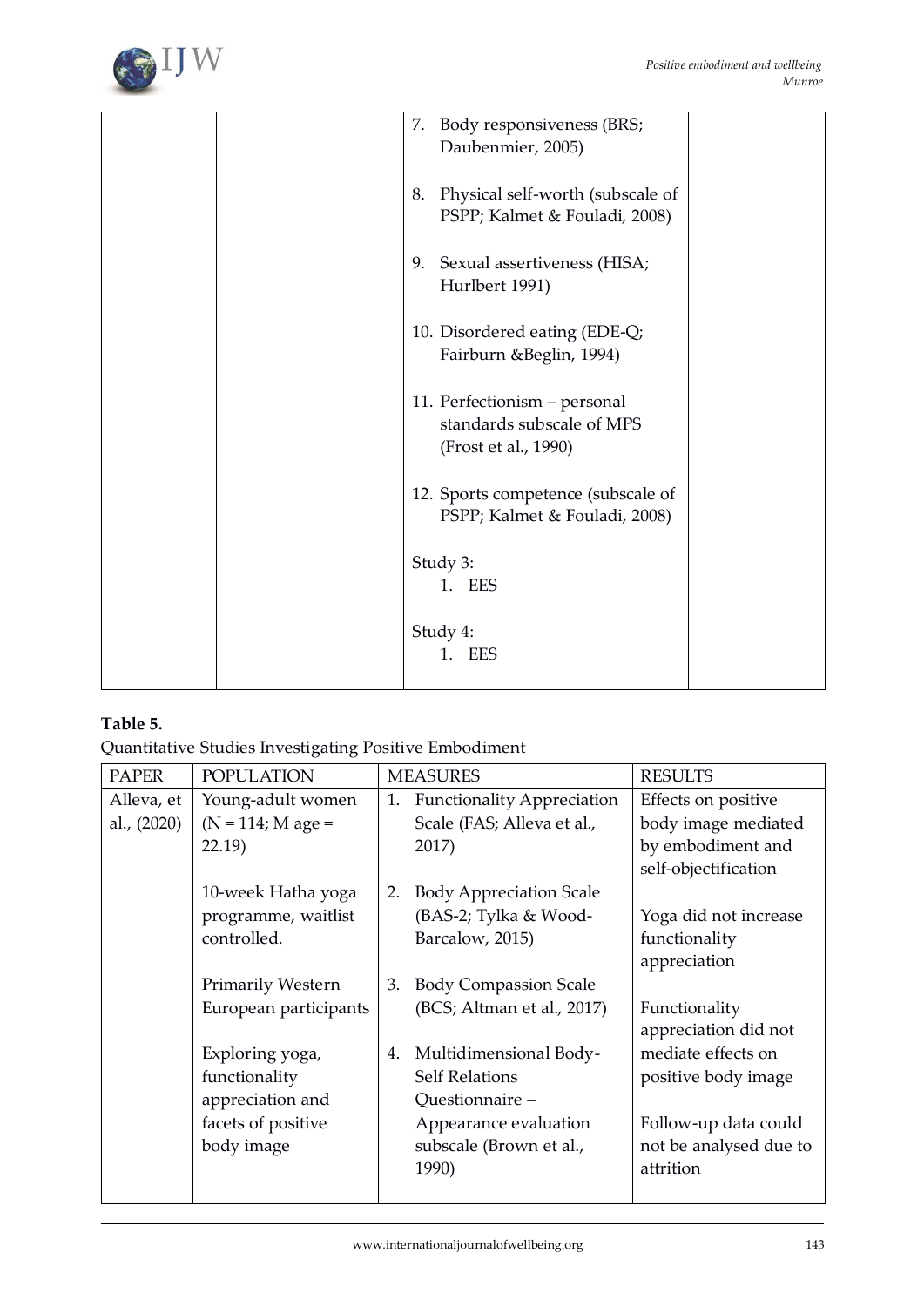

|         |                        | Self-Objectification Beliefs<br>5. | Yoga participants                  |
|---------|------------------------|------------------------------------|------------------------------------|
|         |                        | and Behaviours Scale               | experienced lower self-            |
|         |                        | (SOBBS; Lindner &                  | objectification at mid-            |
|         |                        | Tantleff-Dunn, 2017)               | test and greater                   |
|         |                        |                                    | embodiment over time               |
|         |                        | Physical Body Experiences<br>6.    |                                    |
|         |                        | Questionnaire (PBE;                | All participants                   |
|         |                        | Menzel, 2010)                      | (including controls)               |
|         |                        |                                    | experienced                        |
|         |                        |                                    | improvements in body               |
|         |                        | Demographic info, prior<br>7.      | appreciation, body                 |
|         |                        | experience with yoga,              | compassion, and                    |
|         |                        | evaluation of yoga                 | appearance evaluation              |
|         |                        | programme                          | Lower self-                        |
|         |                        | Pretest, Mid-test, Post-test, and  | objectification                    |
|         |                        | 1-month Follow-Up.                 | contributed to body                |
|         |                        |                                    | appreciation and body              |
|         |                        |                                    | compassion                         |
|         |                        |                                    |                                    |
|         |                        |                                    | Embodiment                         |
|         |                        |                                    | contributed to body                |
|         |                        |                                    | appreciation, body                 |
|         |                        |                                    | compassion, and                    |
|         |                        |                                    | appearance evaluation              |
|         |                        |                                    |                                    |
|         |                        |                                    | Main limitation – high             |
|         |                        |                                    | attrition at follow-up             |
| Cox, et | N=62, women 18-54      | State mindfulness: body<br>1.      | Modest effect for                  |
| al.,    | mean age 23.89 USA,    | subscale from the State            | affect, highest for                |
| (2020). | 74% Caucasian, Not     | Mindfulness Scale for              | mindful condition                  |
|         | experienced in yoga    | Physical Activity (SMS-PA;         |                                    |
|         |                        | Cox, Ullrich-French, &             | Significant effect for             |
|         | Single yoga class with | French, 2016)                      | remembered pleasure                |
|         | 3 conditions:          |                                    | - less pleasure for                |
|         | Mindful<br>1.          | 2.<br>Affect before and after: The | appearance focus than              |
|         | approach               | Feeling Scale (FS; Hardy &         | other conditions                   |
|         | Appearance<br>2.       | Rejeski, 1989)                     |                                    |
|         | focus<br>Neutral<br>3. | 3.                                 | Significant difference             |
|         | instruction            | Pleasantness of activity:          | in body surveillance -             |
|         |                        | visual analogue scale (like        | higher for appearance<br>condition |
|         | Exploring yoga         | Zenko et al., 2016).               |                                    |
|         | instructional          | Forcasted pleasure (EVS;<br>4.     | No differences for                 |
|         | strategies, positive   | Lishner et al., 2008)              | body appreciation                  |
|         | embodiment and         |                                    |                                    |
|         | positive affect        |                                    |                                    |
|         |                        |                                    |                                    |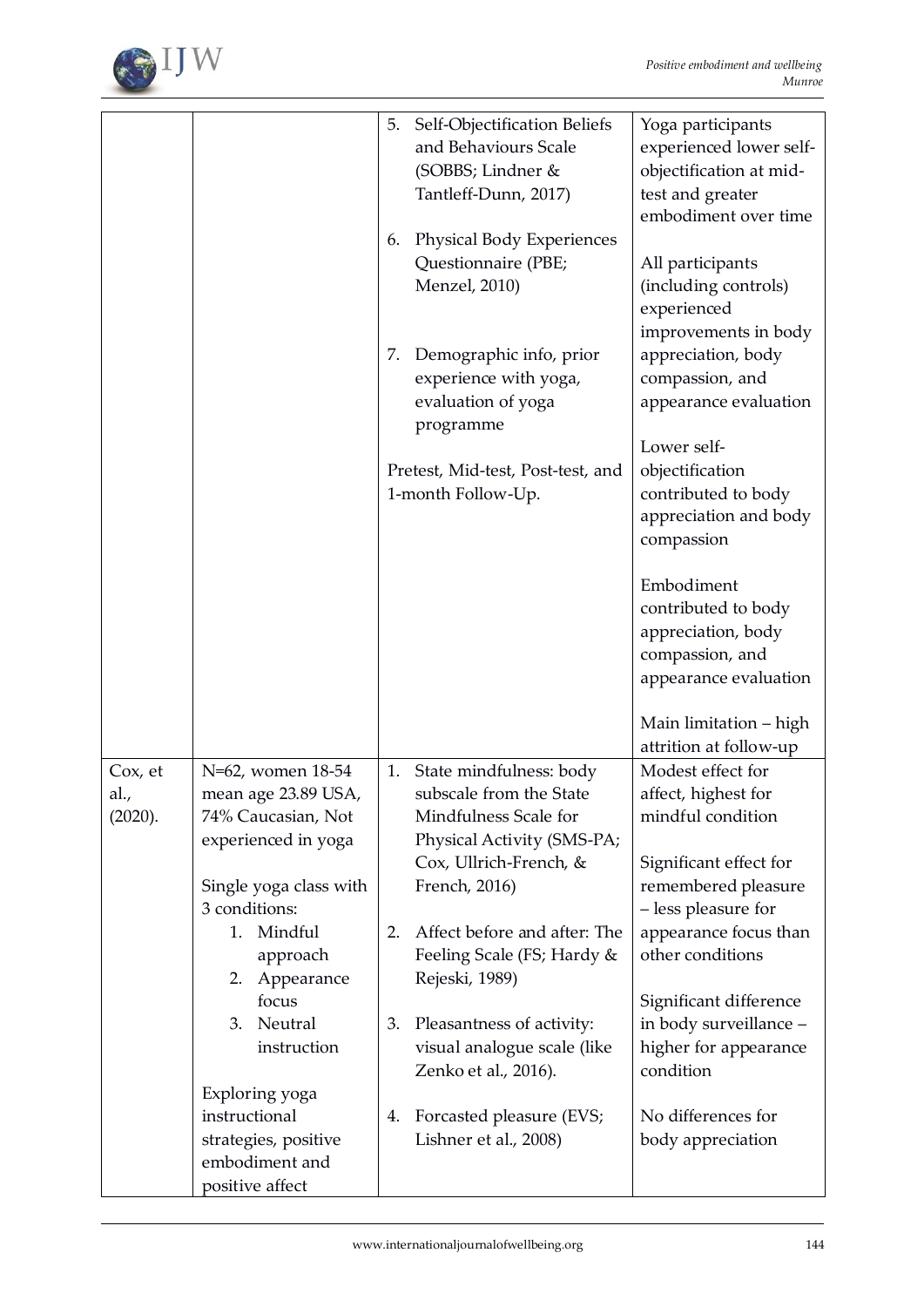

|                                 |                                                                                | 5.<br>6. | Body appreciation post:<br><b>Body Appreciation Scale-2</b><br>(Homan, 2016)<br>Body Surveillance subscale<br>of the Objectified Body                                                                                                                                                 | Main limitation - small<br>homogenous sample                                                                                                                      |
|---------------------------------|--------------------------------------------------------------------------------|----------|---------------------------------------------------------------------------------------------------------------------------------------------------------------------------------------------------------------------------------------------------------------------------------------|-------------------------------------------------------------------------------------------------------------------------------------------------------------------|
|                                 |                                                                                |          | Consciousness Scale (OBC;<br>McKinley & Hyde, 1996).                                                                                                                                                                                                                                  |                                                                                                                                                                   |
|                                 |                                                                                | 7.       | Baseline variables: Short<br><b>Inventory for Mindfulness</b><br>Capabilities (SIM-C; Duan<br>& Li, 2016), Behavioral<br>Regulation in Exercise<br>Questionnaire (BREQ-3;<br>Markland & Tobin, 2004),<br>Body Appreciation (BAS-2;<br>Tylka & Wood-Barcalow,<br>2015), and Body Shape |                                                                                                                                                                   |
|                                 |                                                                                |          | Questionnaire (BSQ-R-10;<br>Mazzeo, 1999)                                                                                                                                                                                                                                             |                                                                                                                                                                   |
| Gattario,<br>et al.,<br>(2020). | $N = 760;$<br>302 Swedish women<br>mean age 24.36;<br>242 Swedish men          | 1.<br>2. | EES (Piran et al., 2020)<br>Body Esteem (BESAA;<br>Mendelson et al., 2001)                                                                                                                                                                                                            | Swedish women had<br>more positive<br>embodiment than<br>Canadian women                                                                                           |
|                                 | mean age 24.36;<br>216 Canadian women<br>mean age 23.22<br>Gender and cultural | 3.       | Thin-ideal internalization<br>(SATAQ-3; Thompson et<br>al., 2004)                                                                                                                                                                                                                     | Swedish women had<br>more negative<br>experiences of<br>embodiment than                                                                                           |
|                                 | differences in<br>embodiment and life<br>satisfaction                          | 4.       | Restraint subscale of Eating<br>Disorder Examination<br>Questionnaire (EDE-Q;<br>Fairburn & Beglin, 1994)                                                                                                                                                                             | Swedish men<br>Women had lower<br>scores for Body<br>Connection and                                                                                               |
|                                 |                                                                                | 5.       | Satisfaction with Life Scale<br>(SWLS; Diener et al. 1985)                                                                                                                                                                                                                            | Comfort, Body-<br>unencumbered<br>Adjustment, and<br>Resisting<br>Objectification; no<br>gender differences for<br>Agency and<br>Functionality,<br>Experience and |
|                                 |                                                                                |          |                                                                                                                                                                                                                                                                                       | <b>Expression of Sexual</b><br>Desire, and Attuned<br>Self-Care.                                                                                                  |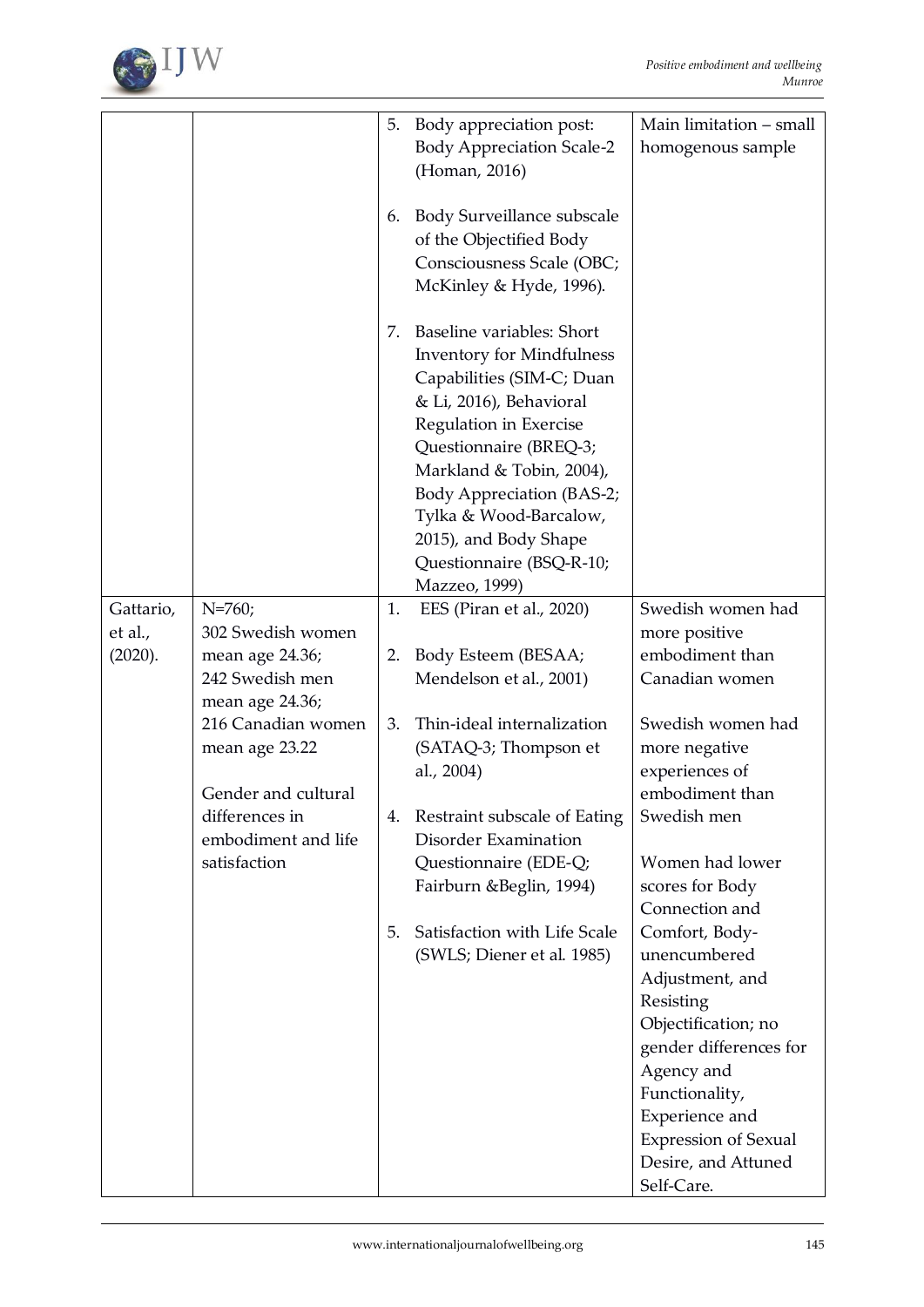

|                                           |                                                                                                                                                                                                                                                                                                                 |                                                                                                                                                                                                                                                                          | Swedish women -<br>stronger correlation<br>between EES and<br>SWLS than body<br>esteem Swedish men -<br>no difference<br>Embodiment and body<br>esteem correlated for<br>both genders<br>For women,<br>embodiment predicted<br>life satisfaction<br>Main limitation -<br>variance in<br>information collected<br>in sample populations                                |
|-------------------------------------------|-----------------------------------------------------------------------------------------------------------------------------------------------------------------------------------------------------------------------------------------------------------------------------------------------------------------|--------------------------------------------------------------------------------------------------------------------------------------------------------------------------------------------------------------------------------------------------------------------------|-----------------------------------------------------------------------------------------------------------------------------------------------------------------------------------------------------------------------------------------------------------------------------------------------------------------------------------------------------------------------|
| Sundgot-<br>Borgen,<br>et al.,<br>(2019). | N=2446, adolescent<br>Norwegian boys<br>$(43%)$ and girls; mean<br>age 16.8<br>Healthy body image<br>intervention targeting<br>positive embodiment<br>and health-related<br>quality of life<br>Three group<br>workshops (spaced<br>every 3 weeks)<br>focused on body<br>image, media literacy,<br>and lifestyle | Demographic information<br>1.<br>Experiences of<br>2.<br>Embodiment (EES)<br>Health-related quality of<br>3.<br>life (KIDSCREEN-10;<br>Ravens-Sieverer, 2006)<br>Assessed at baseline, 3-<br>months, and 12 months post<br>intervention<br>Cluster controlled by schools | For boys - short-term<br>positive effect on<br>embodiment but was<br>not maintained at<br>follow-up<br>For girls - significant<br>effect on positive<br>embodiment,<br>maintained in follow-<br>up and peaked at 12-<br>months post<br>Intervention had<br>minimal effect on<br>health-related quality<br>of life<br>Main limitation: high<br>dropout rate especially |
| Sundgot-<br>Borgen,<br>et al.,<br>(2020)  | Mediational analysis<br>of HBI study above                                                                                                                                                                                                                                                                      | Experiences of<br>1.<br>embodiment scale (EES)                                                                                                                                                                                                                           | boys and controls<br>Path analysis indicated<br>positive embodiment<br>was increased via<br>increased self-esteem<br>in both genders                                                                                                                                                                                                                                  |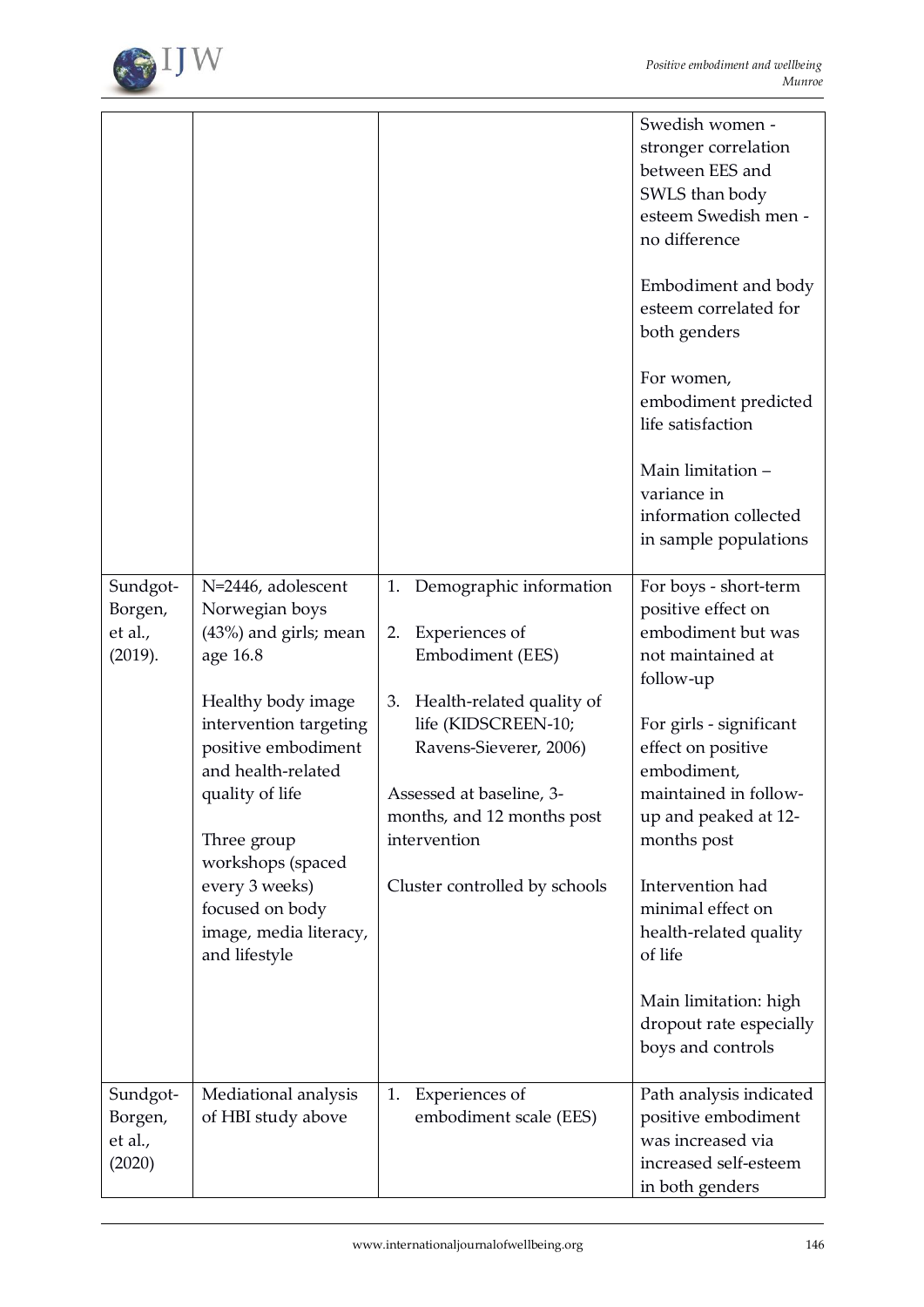

|                  |                                                                                | 2. | Internalization of Body<br>Ideals (SATAQ-4; Schaefer<br>et al., 2015)                                                       |                                                                                                                                                                 |
|------------------|--------------------------------------------------------------------------------|----|-----------------------------------------------------------------------------------------------------------------------------|-----------------------------------------------------------------------------------------------------------------------------------------------------------------|
|                  |                                                                                | 3. | Media literacy and social<br>media use (unpublished<br>scale)                                                               | Only self-esteem<br>mediated a positive<br>effect on PE for both<br>girls and boys                                                                              |
|                  |                                                                                | 4. | Self-compassion (TSCS-SF;<br>Rae et al., 2011)                                                                              | Transient small effect<br>for boys, sustained<br>effect for girls                                                                                               |
|                  |                                                                                | 5. | Self-esteem (RSES;<br>Rosenburg, 1965)                                                                                      | Main limitation: high                                                                                                                                           |
|                  |                                                                                | 6. | Body image flexibility<br>(BIAAQ; Sandoz et al.,<br>2013)                                                                   | dropout rate especially<br>boys and controls                                                                                                                    |
| Voica et<br>al., | N=410, 55.6% women,<br>age 24, Swedish,                                        | 1. | Disordered eating (EDE-Q;<br>Fairburn & Beglin, 1994)                                                                       | Women had higher<br>levels of DE than men                                                                                                                       |
| (2021).          | recruited from<br>ongoing longitudinal<br>study                                | 2. | Self-Esteem (SISE; Robins<br>et al., 2001)                                                                                  | Men had higher self-<br>esteem and PBCC                                                                                                                         |
|                  | <b>Exploring disordered</b><br>eating (DE) with<br>positive psychology<br>lens | 3. | <b>Identity Coherence</b><br>subscale (EPSI; Rosenthal<br>et al., 1981)                                                     | No gender differences<br>in identity coherence<br>and AF                                                                                                        |
|                  |                                                                                | 4. | Positive Embodiment<br>(Positive Body Connection<br>and Comfort [PBCC]/<br>Agency and Functionality<br>[AF] subscales; EES) | For women - PBCC<br>correlated with lower<br>degrees of DE; self-<br>esteem moderately<br>correlated; AF and<br>identity coherence<br>were small to<br>moderate |
|                  |                                                                                |    |                                                                                                                             | For men - PBCC and<br>self-esteem moderately<br>correlated with lower<br>degrees of DE; identity<br>coherence and AF had<br>small correlation                   |
|                  |                                                                                |    |                                                                                                                             | Predictive variables<br>correlated positively<br>with each other                                                                                                |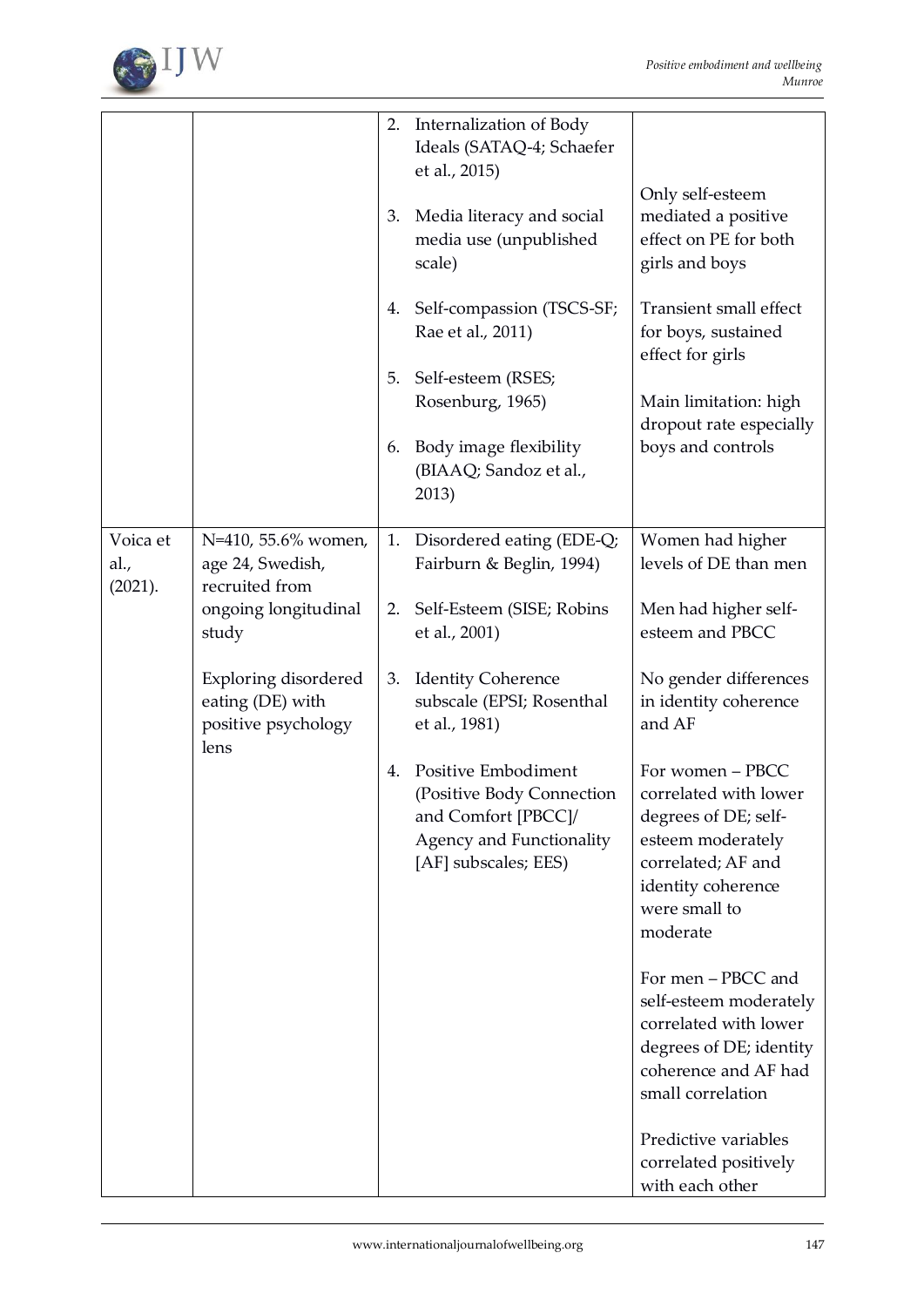

|  | Multiple regression     |
|--|-------------------------|
|  | analysis:               |
|  | Women, PBCC             |
|  | strongest predictor of  |
|  | low DE (26.8% of        |
|  | variance)               |
|  |                         |
|  | Together, four          |
|  | variables account for   |
|  | 42.6% of variance in    |
|  | DE for women, and       |
|  | 23.9% for men           |
|  |                         |
|  | Main limitation - cross |
|  | sectional design does   |
|  | not establish direction |
|  | of causality            |

# **Table 6.**

Qualitative Studies Investigating Positive Embodiment

| <b>PAPER</b> | <b>FOCUS</b>    | <b>SAMPLE</b>  |    | <b>THEMES</b>    | <b>RESULTS</b>        |
|--------------|-----------------|----------------|----|------------------|-----------------------|
| Taylor, K.   | How women       | Constructivist | 1. | Working to       | A core concept of     |
| A., &        | experience and  | grounded       |    | balance - self-  | working to balance    |
| Russell-     | maintain        | theory         |    | caring as        | all aspects of their  |
| Mayhew, S.   | positive        |                |    | pathway          | lives and             |
| (2018).      | embodiment      | 10 women, 18-  |    |                  | embodied              |
|              |                 | 29, self-      | 2. | Conceptualizing  | experiences,          |
|              |                 | identify as    |    | self - self as   | achieved through      |
|              |                 | experiencing   |    | unique & self in | self-caring.          |
|              |                 | positive       |    | relation         |                       |
|              |                 | embodiment,    |    |                  | Participants          |
|              |                 | no history of  |    |                  | emphasize             |
|              |                 | eating         |    |                  | "practice" and        |
|              |                 | disorders,     |    |                  | "routine" in          |
|              |                 | Canada         |    |                  | balancing             |
|              |                 |                |    |                  | individual self and   |
|              |                 |                |    |                  | cultural/social       |
|              |                 |                |    |                  | context.              |
|              |                 |                |    |                  |                       |
|              |                 |                |    |                  | Main limitation -     |
|              |                 |                |    |                  | small,                |
|              |                 |                |    |                  | homogenous            |
|              |                 |                |    |                  | sample                |
|              |                 |                |    |                  |                       |
| Ellison, T., | The role of     | IPA interviews | 1. | Other-validated  | Supports              |
| & Papps, F.  | embodied        |                |    | $sexuality -$    | embodied practices    |
| A. (2020).   | practice (yoga) | 4 women,       |    | conditioning &   | facilitating positive |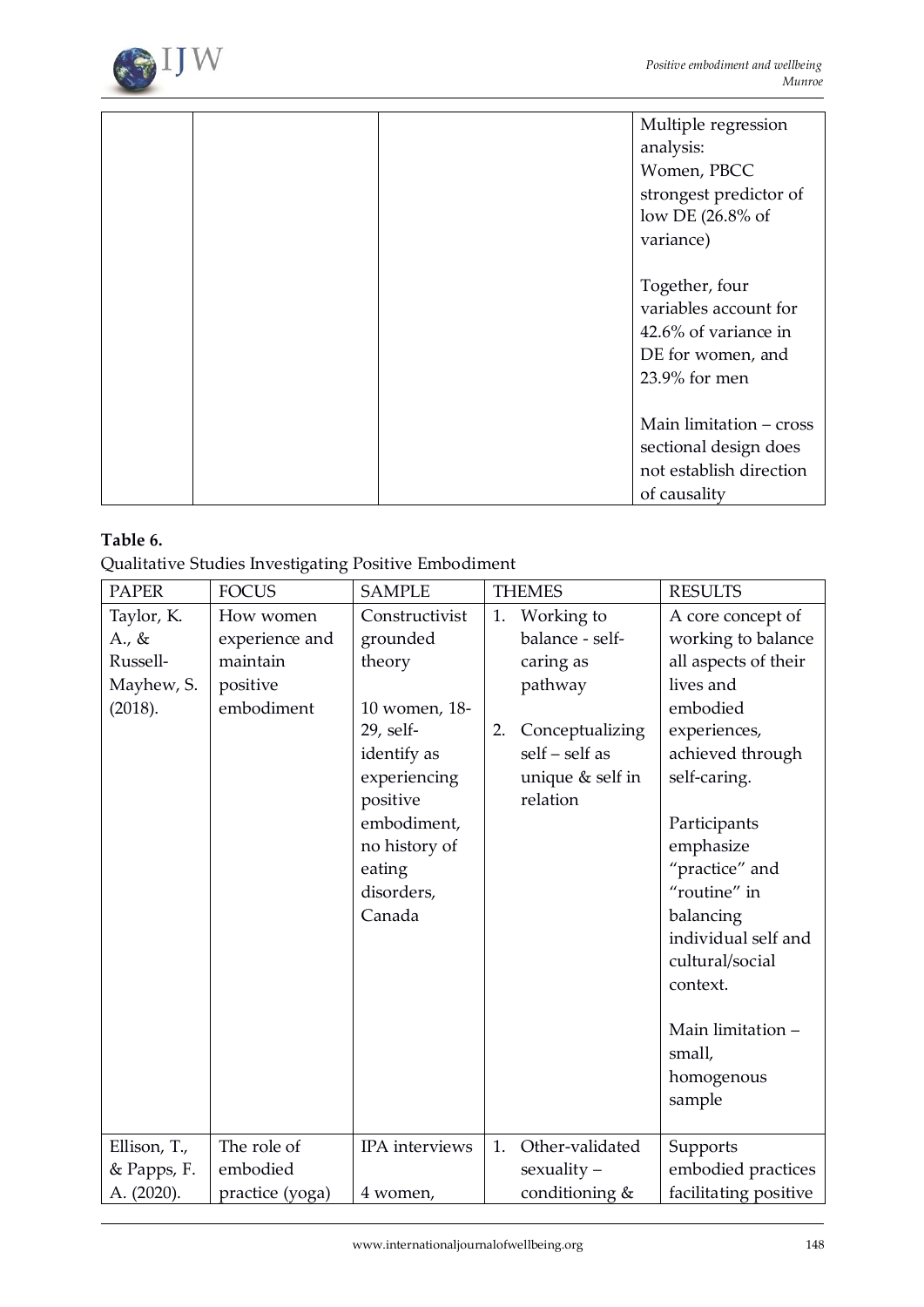

| in the           | Caucasian       |    | disembodiment    | embodiment (from    |
|------------------|-----------------|----|------------------|---------------------|
| developing       | (Australian),   |    |                  | initial position of |
| sexual potential | ages 28 - 59,   | 2. | Embodiment       | disrupted           |
| - defined as     | with regular    |    | practice -       | embodiment)         |
| physical,        | embodied        |    | releasing        |                     |
| mental,          | practice (yoga) |    | conditioning &   | Participants        |
| emotional, and   |                 |    | becoming         | reported increased  |
| social well-     |                 |    | embodied         | feelings of         |
| being related to |                 |    |                  | connection to their |
| sexuality        |                 | 3. | Self-Validated   | bodies, sensations, |
|                  |                 |    | $sexuality -$    | internal states, a  |
|                  |                 |    | connection to    | greater sense of    |
|                  |                 |    | self; connection | self-expression     |
|                  |                 |    | to others; &     | and individuality,  |
|                  |                 |    | connection to    | increased body      |
|                  |                 |    | soul             | appreciation,       |
|                  |                 |    |                  | positive affect,    |
|                  |                 |    |                  | confidence, and     |
|                  |                 |    |                  | self-described      |
|                  |                 |    |                  | mental health       |
|                  |                 |    |                  |                     |
|                  |                 |    |                  | Main limitation -   |
|                  |                 |    |                  | small,              |
|                  |                 |    |                  | homogenous          |
|                  |                 |    |                  | sample              |

# *3.1 Wellbeing*

Both research teams putting forward models and scales of positive embodiment, conceptualize it as intrinsically related with wellbeing. Piran et al. describe positive experiences of embodiment as 'embodied wellbeing' (2020, pp.131) and the design of the MSCS includes the stated purpose of items aimed at increasing wellbeing (Cook-Cottone & Guyker, 2018), with mindful self-care considered a foundation of both physical and mental wellbeing. Across all studies, links between wellbeing and positive embodiment were made including both qualitative and quantitative perspectives.

Qualitatively, participants in both studies self-described a connection between positive embodiment and their wellbeing; with participants drawing connections between sexuality, spirituality, and wellbeing (Ellison and Papps, 2020), and the self-described protective effect of positive embodiment on mental-health and self-esteem (Taylor and Russel-Mayhew, 2018).

In correlational research, positive embodiment measures predicted a significant degree of variance in disordered eating, evidencing the benefit of a positive psychology lens in understanding and preventing disordered eating by fostering resilience, wellbeing, and selfidentity (Voica et al., 2021). Positive embodiment was also correlated with higher life satisfaction, especially for women, for whom positive embodiment was a significant predictor of life satisfaction (Gattario et al., 2020). Life satisfaction, as mentioned in the introduction, is a component of hedonic happiness, or subjective wellbeing (Diener et al., 1985).

The yoga intervention studies provide insight into environments that support wellbeing and positive embodiment. The type of cuing in a single-session yoga class intervention was shown to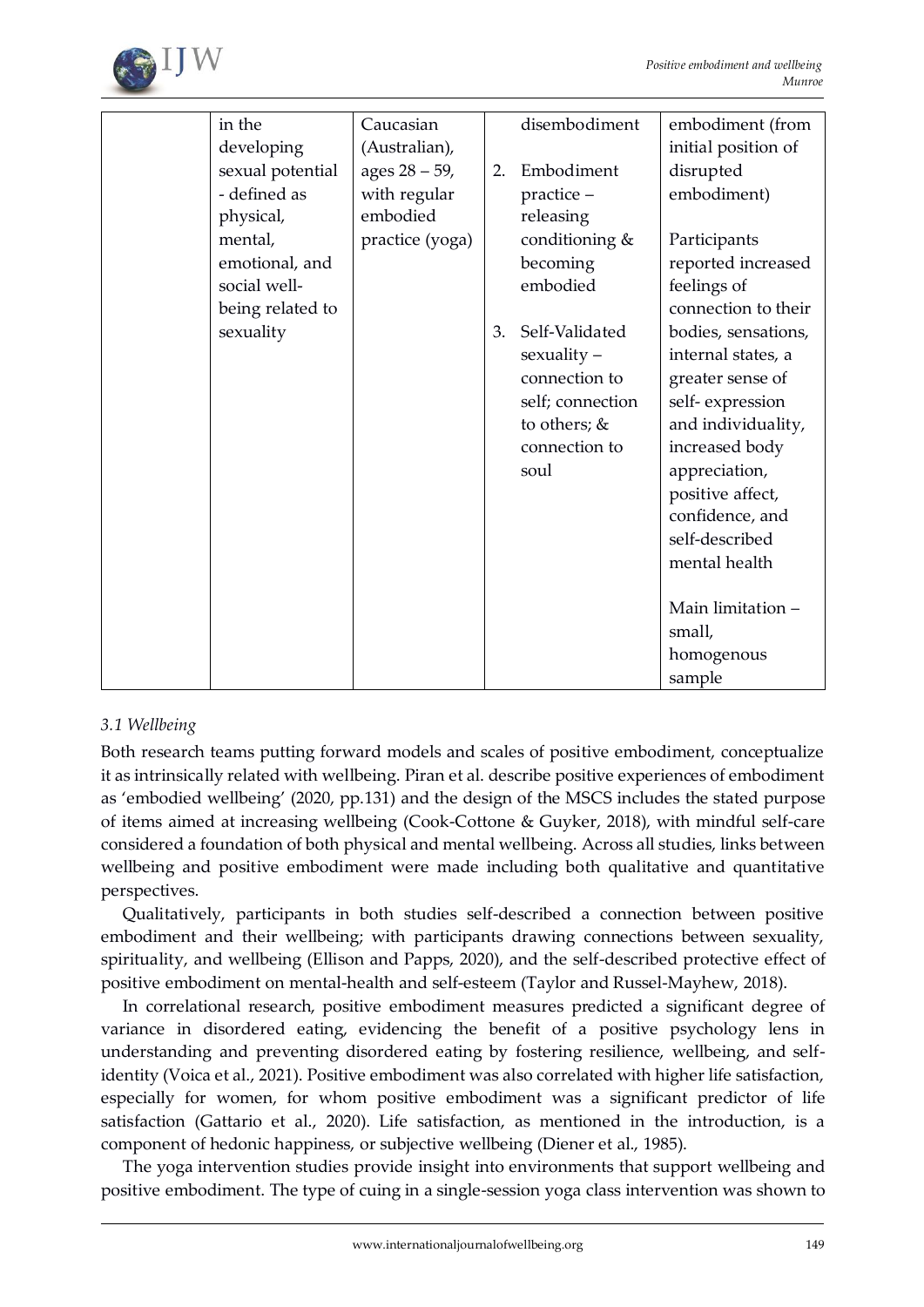

impact participants' affect, another component of subjective wellbeing, with the biggest affect increase from cuing mindfulness (Cox et al., 2020). This matters, authors posit, because experiencing pleasure and enjoyment while doing yoga or exercising may be a key factor in the continuation the practice which may in turn impact wellbeing further (Cox et al., 2020). The 10 week Hatha yoga intervention, which was shown to improve body image via increased embodiment and decreased self-objectification, was phrased to participants as investigating wellbeing and included themes of empowerment, acceptance, compassion, connecting, gentleness, and body diversity in the content, again highlighting contextual factors for benefitting from yoga (Alleva et al, 2020).

Sungot-Borgen and colleagues' (2019) school-based intervention, was shown to increase positive embodiment, especially for girls, and was designed in a way that focused on the wellbeing benefit of health behaviours. Authors propose that this perspective of wellness could aid in reducing comparison and negative self-talk, increase media criticality, and improve body relationships, that in turn promote psychological wellbeing. In the exploration of indirect effects (2020) researchers posit that the pathway of improving self-esteem could have a knock-on effect on psychological wellbeing which could create a positive cycle of healthier choices, positive attitudes, and positive self-talk that would continue to improve positive embodiment experiences across domains. Such connections with psychological wellbeing are discussed but not yet explored in detail, for example, correlated with measures of PWB as conceptualized by Ryff (1989).

Connections to wellbeing have been drawn across studies with a recurring theme of the possibility of an upward spiral effect.

### *3.2 Self-care*

Self-care is considered a key to experiencing positive embodiment, evident in its centrality in the Mindful Self-Care Scale, and in the attuned self-care dimension of experiences of embodiment in the DTE (Piran, 2016; 2017) and the EES (Piran et al., 2020). Indeed, self-caring was also discovered as central in Taylor and Russell-Mayhew's qualitative inquiry into young women's maintenance of positive embodiment (2018).

Cross-sectionally, Swedish women had more positive embodiment than Canadian women on most dimensions including attuned self-care, with no differences in attuned self-care found between Swedish men and women; authors postulate greater gender equality may afford Swedish women more time for self-care than Canadian women which may affect life satisfaction (Gattario et al., 2020). While not measuring self-care behaviour directly, in exploration of a positive psychology perspective on disordered eating, connections between both Piran and Cook-Cottone's models are drawn and authors emphasize the interconnections between domains of the DTE – that increased body comfort may be related to self-care activities and attuning to body signals (Voica et al., 2021).

Sundgot-Borgen and colleagues' school-based intervention (2019) promoted a self-care and functionality-based approach to lifestyle factors such as exercising, eating, and sleeping; suggesting that improving self-care behaviours could improve both health and positive embodiment and again echoing the notion of creating a positive cycle.

### *3.3 Yoga and physical activity*

Included studies reflect growing interest in the possibility of yoga and physical activity facilitating positive embodiment with an integrative approach to mind and body. Yoga and exercise are features of both scales and models of positive embodiment. In the MSCS (Cook-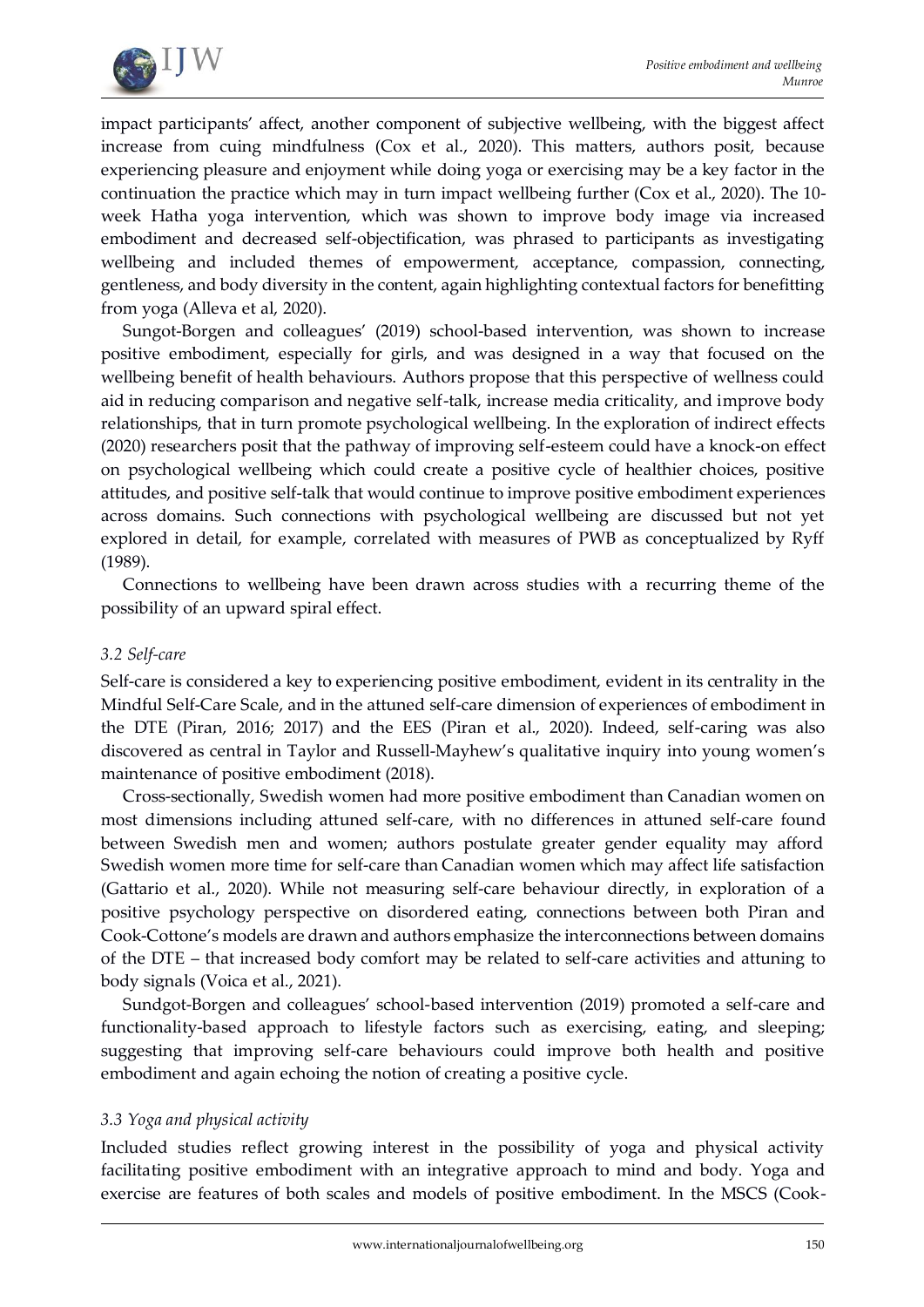

Cottone & Guyker, 2018) yoga is included with mindfulness activities and as a mind/body practice and in the physical care factor, alongside exercise. The authors highlight established connections between exercise, wellbeing, stress-management, and health promotion. Joyful and immersive physical activity is a component of the DTE and is contrasted to exercise for controlling physique (Piran, 2016). This relationship is operationalized in the EES and authors discuss how the scale offers future opportunities to explore yoga's impact on positive embodiment (Piran et al., 2020).

Two quantitative studies involved yoga interventions, and one qualitative study looked at experiences of women with regular yoga practices. In exploring effects of single-session yoga instructional strategies on positive embodiment, authors found that focus on appearance reduced affect benefit of a yoga class and suggest that the focus in yoga and exercise settings should prioritise enjoyment over appearance or weight, both for short-term benefit and likelihood of continuation (Cox et al., 2020). In a 10-week yoga intervention, improved embodiment and lower self-objectification drove improvements in body image and embodiment scores were also correlated with body appreciation, body compassion and appearance evaluation (Alleva et al., 2020). Qualitatively, Ellison & Papps (2020) explored the role of yoga practice on positive sexuality via the pathway positive embodiment and participants described how yoga fostered a positive relationship with the self that in turn fostered a more attuned relationship with their sexuality. These inquiries into yoga and positive embodiment all reflect experiences that are immersive and experiential rather than cognitive or reflection-based.

Sundgot-Borgen and colleagues' school-wide intervention (2019) which was shown to increase positive embodiment for girls, was designed to challenge prevailing attitudes that glorify extreme exercise and diets by promoting exercise, nutrition, and sleep as self-care practices, which highlights the effect attitudes towards these activities have on embodiment. In further mediational analysis, authors discuss that future iterations may include physical activity as an experiential component in the intervention itself, which could potentially result in larger effect sizes for boys (Sundgot-Borgen et al., 2020).

In cross-sectional studies, the value of yoga and attuned exercise for experiential promotion of positive embodiment is echoed with links made to its value in both treatment and prevention of eating disorders (Voica et al., 2021) and the importance of joyful physical activity as a protective factor for positive embodiment (Gattario et al., 2020).

In investigating qualitatively how young women maintain positive embodiment, researchers found both yoga and exercise were aspects of self-care with physical, mental, and social benefits; with listening and responding to internal cues emphasized, alongside the relationship between caring for the body, body acceptance, and self-acceptance (Taylor & Russel-Mayhew, 2018). Across studies, yoga and physical activity consistently emerge as important but with a specific focus that it is not just the activity itself that is key but the nature of the relationship with the activity that impacts positive embodiment; that the purpose of activity should be experiential, enjoyable, and not focused on manipulating physique.

### *3.4 Beyond appearance - resisting objectification*

All included studies include value placed on resisting objectification and moving beyond an appearance-focused valuation of the body. Resistance to objectification goes beyond body esteem and is an ongoing relationship negotiated in the context of social and cultural forces that become embodied practices (Piran, Teall, & Counsell, 2020). This includes the ways women navigate socially prescribed beauty practices such as wearing makeup, food restriction, exercise for appearance, and spending personal resources on appearance. The negative and positive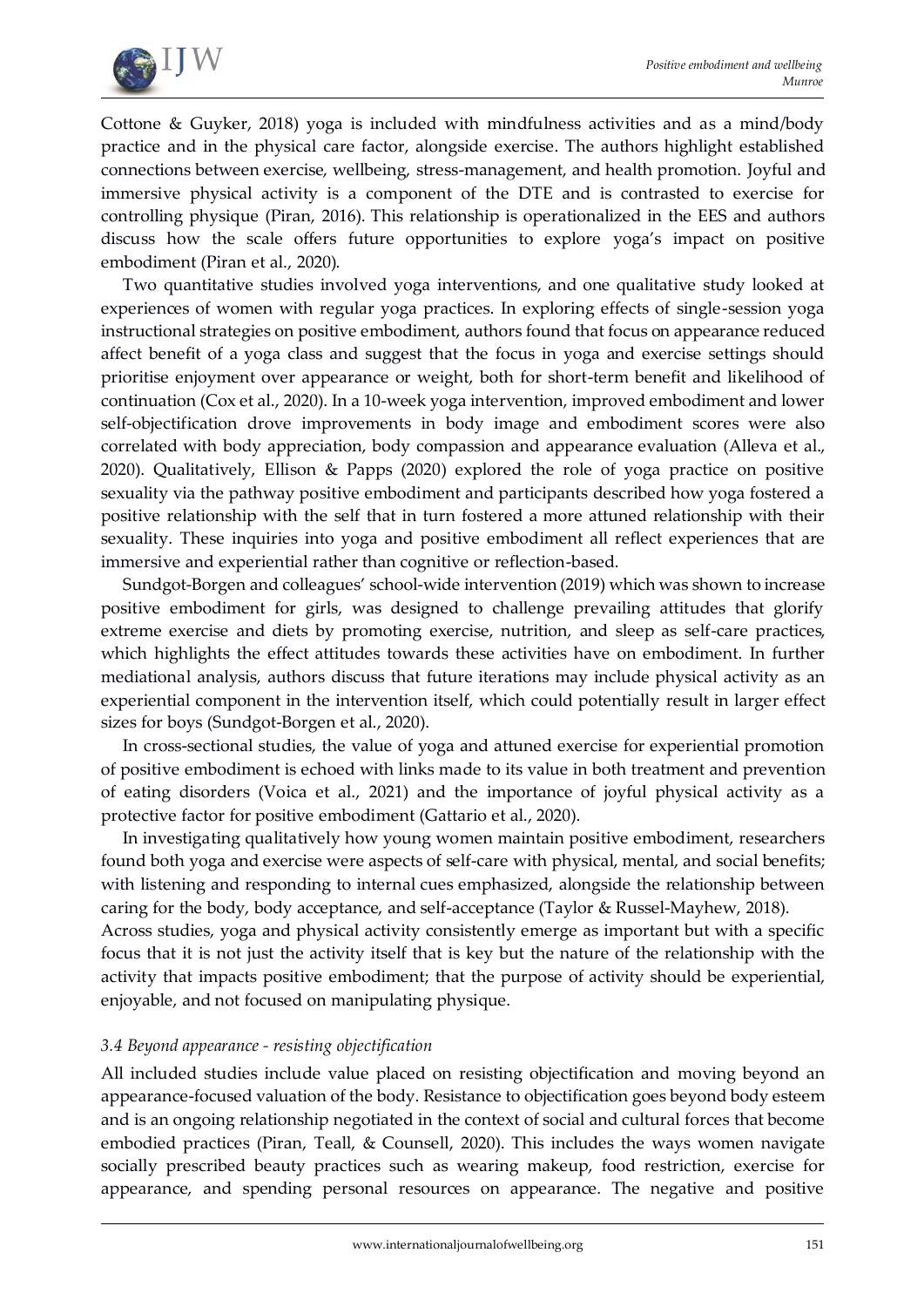

polarities of this domain are, respectively, existing in the body as an object of gaze, or subjectively experiencing the world as an agent with meaningful goals (Piran et al., 2020). The MSCS also emphasizes experiencing the body subjectively rather than objectively and connect subjectivity with attending to both inner experiences and external demands. Authors suggest that preoccupation with external objectives, may disrupt body image, and fuel burnout, disordered eating, disconnection, and substance-use; thus, self-care should be driven by positively inhabiting the body rather than appearance (Cook-Cottone & Guyker, 2018).

This theme of moving away from an appearance focus is present in both yoga intervention studies. In Cox et al.'s yoga instructional strategy exploration (2020), body surveillance seemed to undermine the positive affect benefits of yoga. In Alleva et al.'s 10-week yoga intervention (2020), researchers found reduced self-objectification at mid-test and greater scores on a measure of embodiment over time and both of these factors mediated the effect of the yoga condition on body image. The study was the first to explore connections between self-objectification, embodiment, and yoga practice, and while lower self-objectification did not predict body appreciation, it was found to predict body compassion and appearance evaluation (Alleva et al., 2020).

As previous discussed, a central feature the Healthy Body Image intervention was focusing self-care behaviours away from appearance, increasing criticality of unhealthy body ideals and fostering awareness of media use to reduce self-objectification and internalization of harmful messaging (Sungot-Borgen et al., 2019; 2020). The authors describe how such criticality is important for adolescents to counter risk of eating disorders and body image concerns (Sungot-Borgen et al., 2019). This echoes Voica et al.'s (2021) exploration of positive protective factors for disordered eating and draws attention to further exploring the role of agency, functionality, and confidence as positive factors that may aid in prevention of disordered eating and help shift focus beyond appearance and objectification.

In investigating gender and cultural differences in experiences of embodiment, Gattario et al. (2020) discuss the role of social pressure for thinness, disordered eating, and the normative nature of body dissatisfaction. Swedish women in the study scored lower on resistance to objectification than Swedish men, but higher than Canadian women, suggesting that while Swedish women may experience fewer pressures than Canadian women, they are not on par with Swedish men, prompting authors to posit that such cultural variations highlight the need for systemic change to promote and protect wellbeing by counteracting objectifying portrayals of women (Gattario et al., 2020).

The theme of moving away from objectification and appearance was also apparent in qualitative studies. As the title 'Sexuality without that mirror' suggests (Ellison & Papps, 2020), participants describe moving beyond objectified sexuality and attractiveness towards more embodied experiences, an experience participants connected with self-identified mental-health. In Taylor and Russel-Mayhew's inquiry (2018) into how young women maintain positive embodiment, authors theorize that sociocultural pressures lead to poor self-esteem that can create mental-health struggles including depression and eating disorders because women are taught to view themselves as bodies only and evaluated on appearance, which interrupts wellbeing.

Resisting objectification was a theme across all studies and is described as part of a synergistic relationship that works together with self-care, and physical activity to foster both positive embodiment and wellbeing.

### **4. Discussion**

Positive embodiment is a new topic of research with all eligible papers from 2018-present. This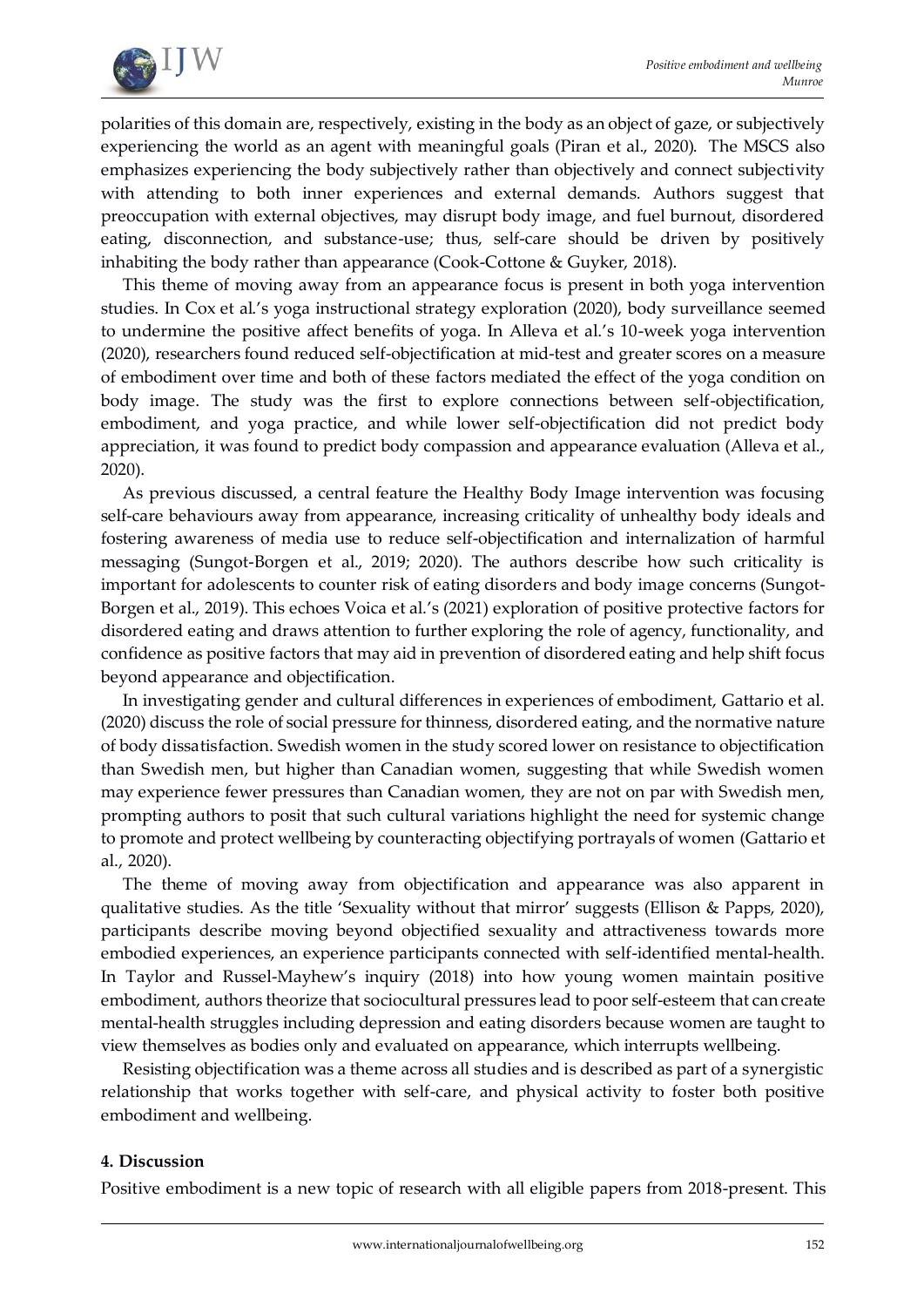

cutting-edge investigation offers new depth to conversations on the role of the body in positive psychology, and appreciation for the interconnections between dimensions of embodiment. That, for example, there is nuance to recommending yoga interventions and practitioners should consider how environments, instructional strategies, beliefs and motivations for participation are related to the wellbeing benefits a person might or might not receive. While psychology often intends to be value-neutral and issues around bodies, gender, and culture are often framed as social justice concerns, positive psychology aiming for wellbeing beyond the individual, that encompass positive communities and positive societies is a worthwhile direction consistent with the third wave of positive psychology (Lomas et al., 2015). It is a major strength of the research by Piran and colleagues (e.g. Piran, 2017), that theory has emerged from lived-experiences of people from a variety of backgrounds. The grounding in phenomenological experience provides unique opportunity to explore the relationships between embodiment and wellbeing, and how interventions at the individual, community, and societal levels may be impactful. With increased awareness of the importance of self-care, the connection between mindful self-care as facilitative of positive embodiment (Cook-Cottone, 2015, 2018) provides insight into why self-care matters, and potentially, why it works. While further research is needed to connect these constructs with one another and with various dimensions of wellbeing, there are indications this path is worth exploring. Questions remain at this point, including whether positive embodiment represents a dimension of wellbeing previously overlooked, if it is a factor impacting wellbeing, and what direction of causality between these relationships may be.

|                              | Adding Nuance to Embodied Approaches in Positive Psychology                                                                                                                                                                                                                                                                                                                      |  |  |
|------------------------------|----------------------------------------------------------------------------------------------------------------------------------------------------------------------------------------------------------------------------------------------------------------------------------------------------------------------------------------------------------------------------------|--|--|
| Body-focused                 | Overview of Research and Applications                                                                                                                                                                                                                                                                                                                                            |  |  |
| interventions                |                                                                                                                                                                                                                                                                                                                                                                                  |  |  |
| Physical<br>Activity         | Research provides evidence for the impact of environments of<br>$\overline{\phantom{a}}$<br>yoga/exercise on wellbeing outcomes<br>Yoga and fitness activities that focus on appearance may undermine<br>benefits<br>Attunement with Exercise (AWE) model may provide explanation and<br>guidance for exercise facilitating positive embodiment (Calogero et al.,<br>2019)       |  |  |
| Eating<br>Behaviour          | Practitioners and coaches should be mindful of eating pathologies when<br>discussing dietary changes<br>Intuitive eating has been shown to have strong connections with<br>$\overline{\phantom{a}}$<br>positive constructs (Linardon et al., 2021)<br>Practitioners should consider adopting a weight-neutral approach<br>$\overline{\phantom{0}}$<br>when working with the body |  |  |
| Attuned self-<br>care        | Self-care adds a 'bottom up' approach to cognitive and emotional<br>$\overline{\phantom{a}}$<br>approaches common in positive psychology<br>Self-care seems to play a role in both developing and maintaining<br>positive embodiment                                                                                                                                             |  |  |
| Positive<br>sexuality        | Moving from other-validated sexuality to self-validated sexuality<br>increased self-reported wellbeing and was accessed through embodied<br>practice of yoga                                                                                                                                                                                                                     |  |  |
| Resisting<br>objectification | Developing a subjective experience of the self rather than an object of<br>$\overline{\phantom{a}}$<br>gaze appears important for wellbeing                                                                                                                                                                                                                                      |  |  |

### *4.1 Signposts for practitioners*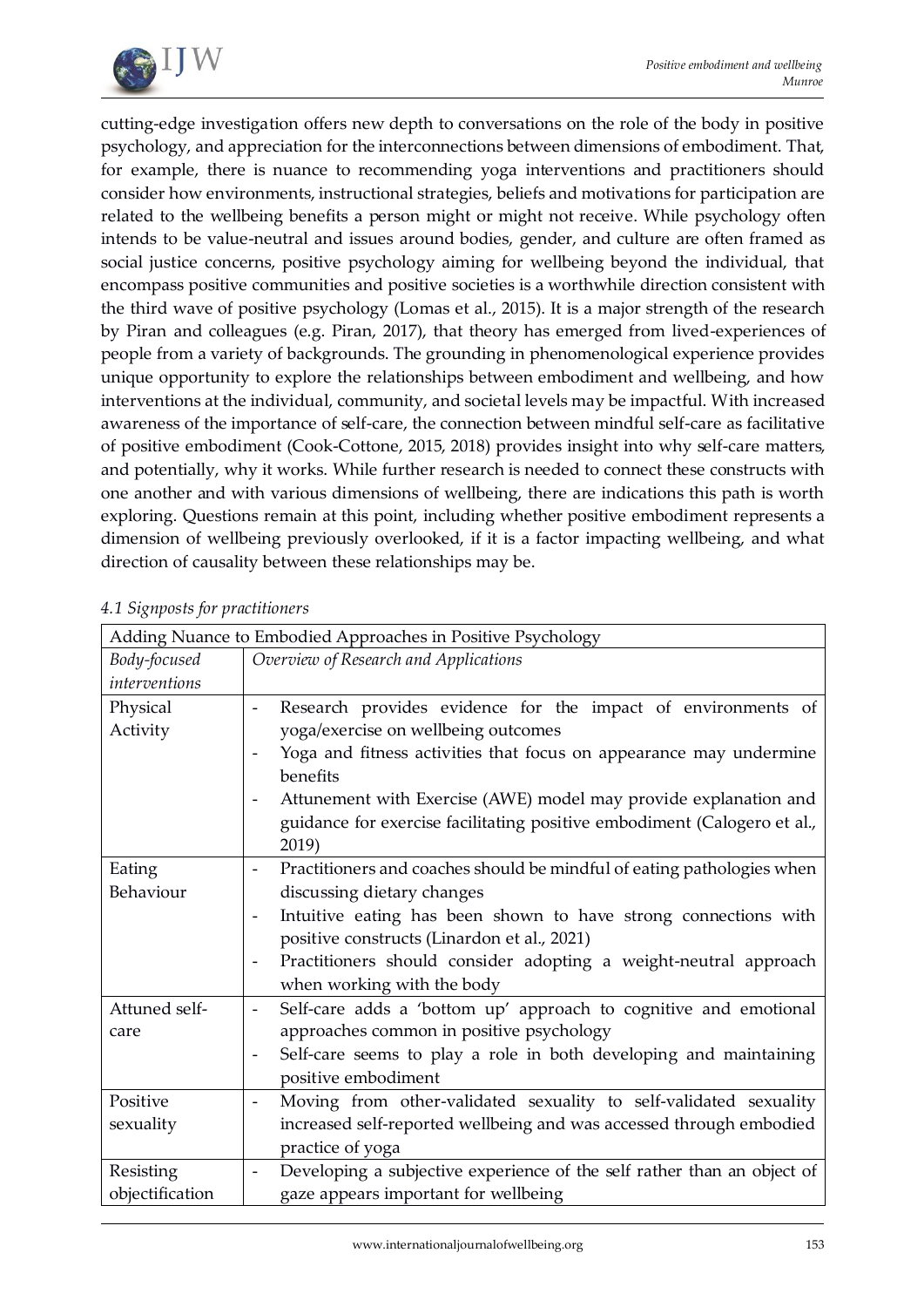

| Mindfulness | Formal and informal approaches to mindfulness may be helpful for                             |
|-------------|----------------------------------------------------------------------------------------------|
|             | positive embodiment, attunement, and wellbeing                                               |
|             | Mindfulness may be related to 'attunement' described in the ARMS<br>$\overline{\phantom{a}}$ |
|             | models, and to models of Authenticity from positive psychology                               |
| Supportive  | Supportive community as a protective factor (Piran, 2017), thus                              |
| communities | connecting to like-minded others is worth exploring, group-based                             |
|             | interventions may be impactful                                                               |
|             | School-based intervention showed lasting impact for girls, which is                          |
|             | promising for promoting positive embodiment, and wellbeing, and                              |
|             | potentially reducing pathology                                                               |
|             | Group nature of yoga and physical activity interventions may influence<br>$\sim$             |
|             | efficacy for promoting positive embodiment                                                   |

# *4.2 Beyond the individual*

While positive psychology has focused primarily on individual wellbeing, interventions targeting positive embodiment have so far have been in groups. Piran describes the protective mechanism of supportive communities (2017) and Cook-Cottone and Guyker (2018) include supportive relationships as a domain of mindful self-care. This focus on group and social interventions is potentially impactful for future interventions. Mafrici and Piran (2019) have explored how supportive peer connections may be an optimal environment for fostering positive embodiment as peers create their own body-related norms regarding body-talk, body acceptance, challenging ideals, and social power. Family environments may also play a critical role in cultivating positive embodiment as much of what children learn about bodies and the world begins in families and may provide an important buffer against sociocultural environments that threatens embodiment (Tylka, 2019). The importance of social interventions and the creation of supportive communities may provide guidance to positive psychology practitioners in the design and delivery of interventions aimed at increasing positive embodiment. Proponents of positive embodiment emphasize the importance of protective factors across the mental, social, and physical domains, in considering the World Health Organization's definition of health as "a state of complete physical, mental and social well-being and not merely the absence of disease or infirmity" (WHO, 1946), there is potential for positive embodiment, alongside positive psychology, to inform public policy in the promotion of wellbeing (Rodgers, Franko, & Lowy, 2019).

### *4.3 The LIFE model and third wave positive psychology*

The DTE and ARMS models, with their operationalisation of multiple spheres of influence on wellbeing, contain many parallels to the Layered Integrated Framework Example (LIFE) model proposed for use by positive psychology practitioners (Lomas, Hefferon, & Ivtzan, 2015). This includes both the DTE (Piran, 2017) and the LIFE model (Lomas et al., 2015) drawing on the work of Bronfenbrenner's experimental ecology of human development concept (1977), and the recognition across models, of multiple spheres of influence on individuals' experiences including society and culture. Further, positive embodiment has conceptual underpinnings in common with third-wave positive psychology in the incorporation of critical and feminist psychology perspectives, the acknowledgement of socio-cultural influences, and systems of power, and in the inclusion of qualitative perspectives grounded in lived experience (Lomas et al., 2020). This third-wave represents an epistemological shift away from the positivist, individual focus of preceding waves, and meshes well with constructivist, dialectical relationships between person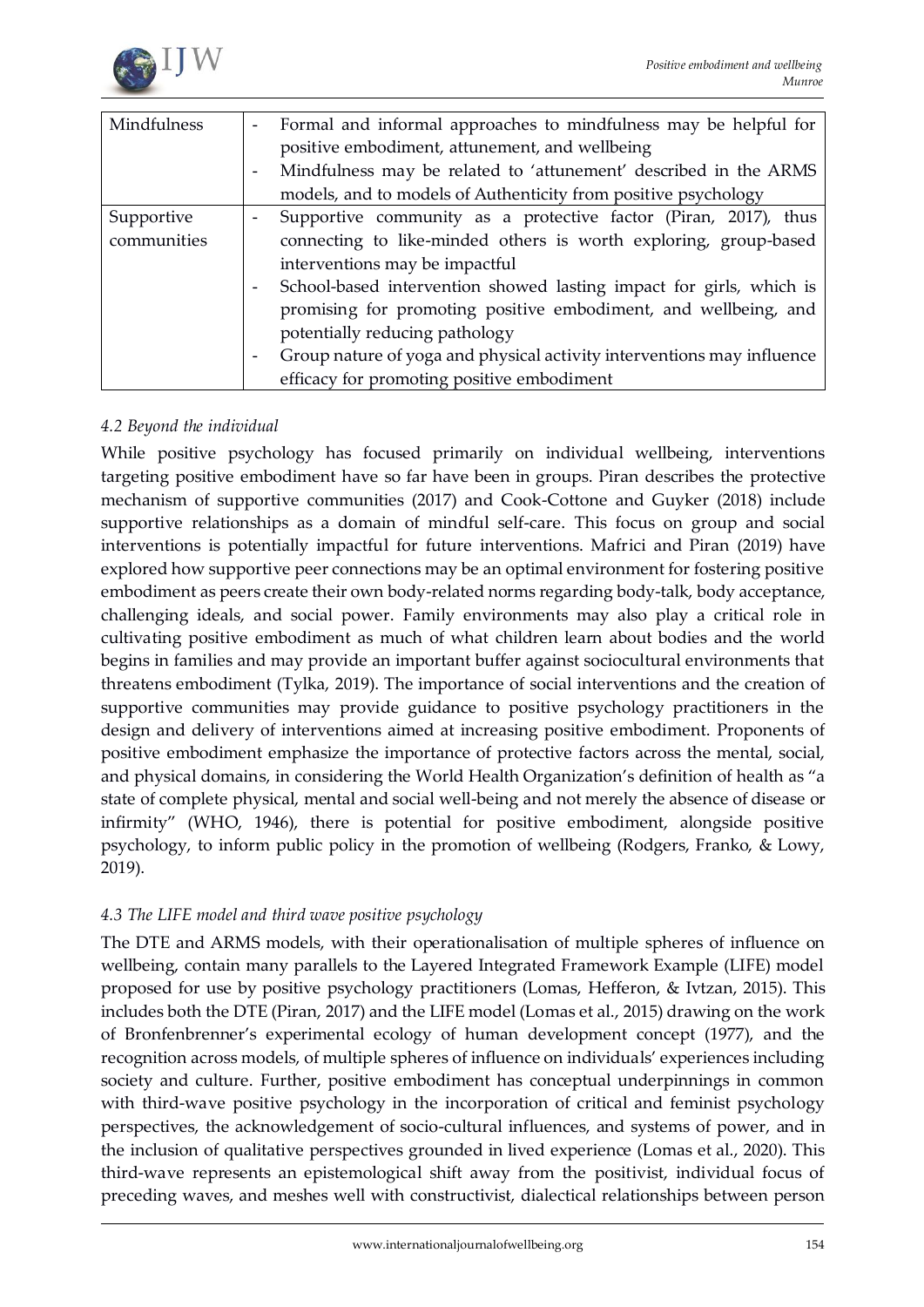

and environment reflected in models of embodiment.

## *4.4 Weight-neutral perspective and best practices*

Incorporating social justice perspectives and scientific inquiry, the Health at Every Size (HAES) perspective has been robustly researched and provides strong evidence to move beyond weightcentric models of health (Bacon & Aphramor, 2011). This perspective informs many of the intervention designs in the located studies and bolsters support to a HAES perspective in the promotion of wellbeing. LaMarre and Daníelsdóttir (2019) make the case for including a nonweight centric model of health and wellness, as well as a celebration of body diversity, as pathways to positive embodiment. This angle, authors claim, is supported by both research and social justice perspectives. Bennet et al. (2019) further discuss promoting resistance to weight stigma, particularly at the societal level as weight stigma threatens psychological wellbeing and physical health. Authors argue that while research is ongoing, the costs of waiting until more is known outweigh the risks of challenging attitudes of weight bias (Bennet et al., 2019). For positive psychology practitioners, appreciating the role of weight stigma and anti-fat bias in undermining wellbeing and disrupting embodiment could motivate the removal of dieting examples in textbooks and discussions. Practitioners interested in using embodied approaches to wellbeing could benefit greatly from adopting a weight-neutral perspective in the interest of doing no harm and just as practitioners screen for potential risks with PPIs inappropriate for those with anxiety or depression, practitioners should screen for disordered eating before encouraging food- or exercise-related interventions.

# *4.5 Strengths, limitations, and future directions*

A strength of this review is that it provides a snapshot of the current state of research on an emerging topic area across methodologies and provides a bridge to practice and further research for those interested in exploring positive embodiment through a positive psychology lens. Consistent with the remit of narrative reviews, this study has sought to locate evidence that addresses the research questions rather than conduct a prescriptive process more appropriate for a systematic review. Of the ten papers located, five are limited to a single gender (girls and women). Participants studied varied by ethnicity and location but all research was performed in Western contexts (Canada, USA, Australia, Scandinavia, and Western Europe). Ages of participants varied with some utilizing student populations and others being community samples. Due to a lack of consistency in measurement tools used, there is limited potential for cross-comparison. While this makes it difficult to compare studies across the board, taken together, the set of studies indicate what positive embodiment currently offers to discourse on wellbeing. The studies approach the concept from different angles and each adds insight. In the extraction of data, care was taken to focus on the outcomes and themes identified by the original authors and not to interpret beyond those findings. The preceding tables and themes summarize the findings and openly present the subject area as limited in scope and without sufficient breadth at this point generalize findings. Further studies of validity, reliability, and structure are needed including potential revisions and exploration with wider populations. As a narrative review, there is a qualitative nature that allows for subjectivity and while care was taken in the reporting of the existing research, it is acknowledged that the researcher impacts the shaping of the discussion. Future directions include further exploration of tools and models discussed including connections with wellbeing, studies with broader populations (including wider variety in location, culture, gender, and sexualities), further research on how weight stigma and eating behaviour may affect embodiment and wellbeing, further work to integrate these concepts into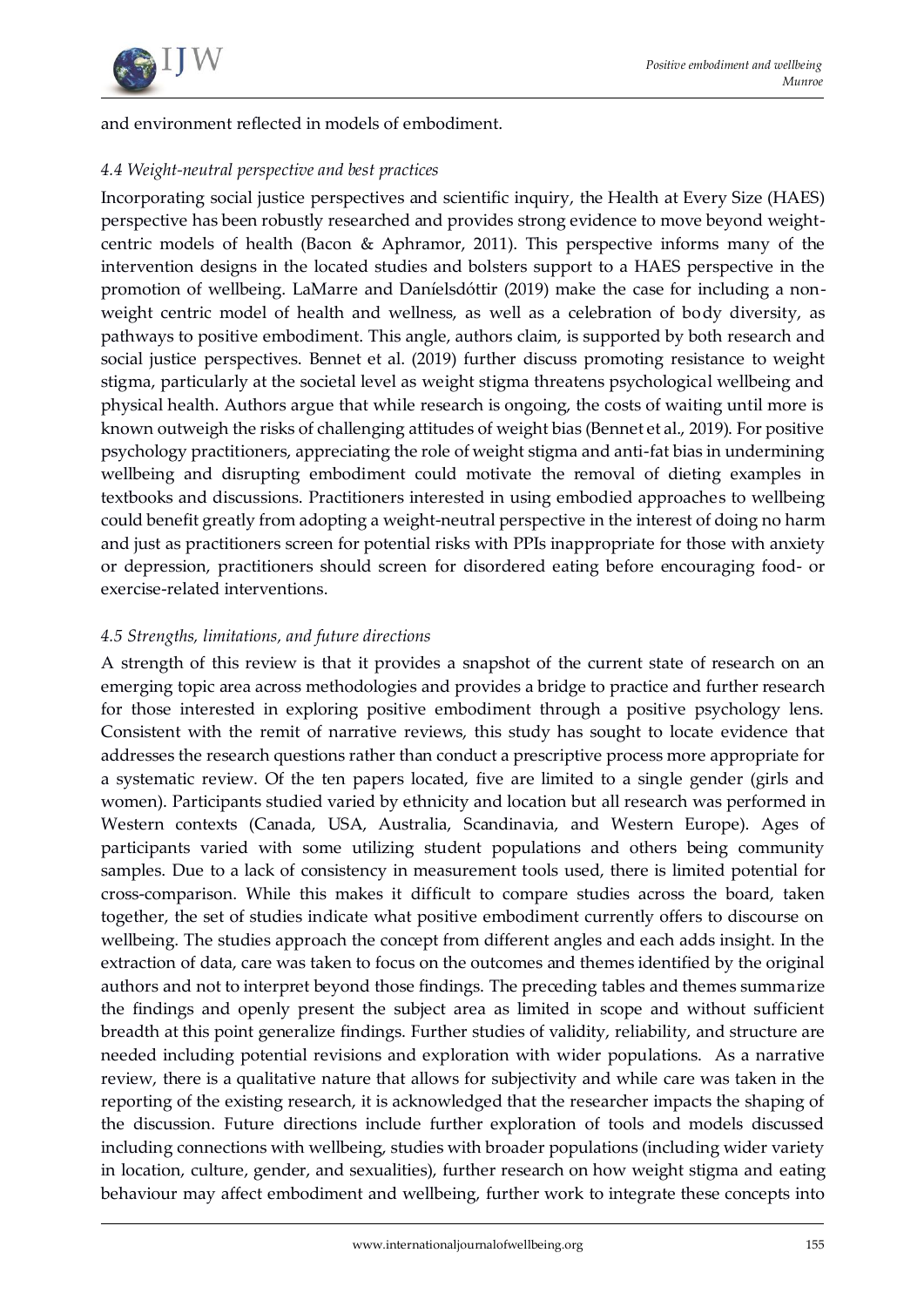

practice, and replication of current work with new and broader samples.

### **5. Conclusion**

Positive embodiment has both demonstrated and discussed links to wellbeing and thus should be considered important to researchers and practitioners of positive psychology. This construct, associated models and scales, provides many opportunities for further engagement including adding nuance to the understanding of the role of the body in wellbeing and directions for further research. While current literature is limited in scope, consistency of scale use, and somewhat narrow populations, future research may fill gaps in the knowledge. While generalizability is not yet possible, practitioners can explore the interconnections between concepts and incorporate further refinement in work they do. It is the hope that this introduction to positive embodiment sparks conversation, reflection, and exploration of the ideas from those in the wellbeing field.

### **Conflict of interest statement**

The authors report no conflicts of interest.

### **Authors**

Martha Munroe University of East London when research was conducted; currently unaffiliated marthamunroe@gmail.com

### **Authors' Contributions**

Study conceptualization, design, analysis and writing by Martha Munroe.

### **Acknowledgments**

Sincere gratitude to Cecilia Yardley for moral support and proof-reading.

### **Publishing Timeline**

Received 7 September 2021 Revised version received 11 February 2022 Accepted 12 February 2022 Published 1 June 2022

#### **References**

- Alleva, J. M., Tylka, T. L., & Van Diest, A. M. K. (2017). The Functionality Appreciation Scale (FAS): Development and psychometric evaluation in US community women and men. *Body image*, *23*, 28- 44.<https://doi.org/10.1016/j.bodyim.2017.07.008>
- Alleva, J. M., Tylka, T. L., van Oorsouw, K., Montanaro, E., Perey, I., Bolle, C., Boselie, J., Peters, M. and Webb, J.B., 2020. The effects of yoga on functionality appreciation and additional facets of positive body image. Body Image, 34, pp.184-195[. https://doi.org/10.1016/j.bodyim.2020.06.003](https://doi.org/10.1016/j.bodyim.2020.06.003)
- Alleva, J. M., & Tylka, T. L. (2021). Body functionality: A review of the literature. *Body Image*, *36*, 149-171. <https://doi.org/10.1016/j.bodyim.2020.11.006>
- Altman, J. K., Linfield, K., Salmon, P. G., & Beacham, A. O. (2017). The body compassion scale: Development and initial validation. *Journal of Health Psychology*, *25*(4), 439-449. <https://doi.org/10.1177/1359105317718924>
- Ayala, K. S. V., & Ramírez, M. T. G. (2018). Intervention approach to improve body image perception, from the positive psychology perspective. *Pensamiento Psicológico*, *16*(1), 119-131. <https://doi.org/10.11144/javerianacali.ppsi16-1.iaib>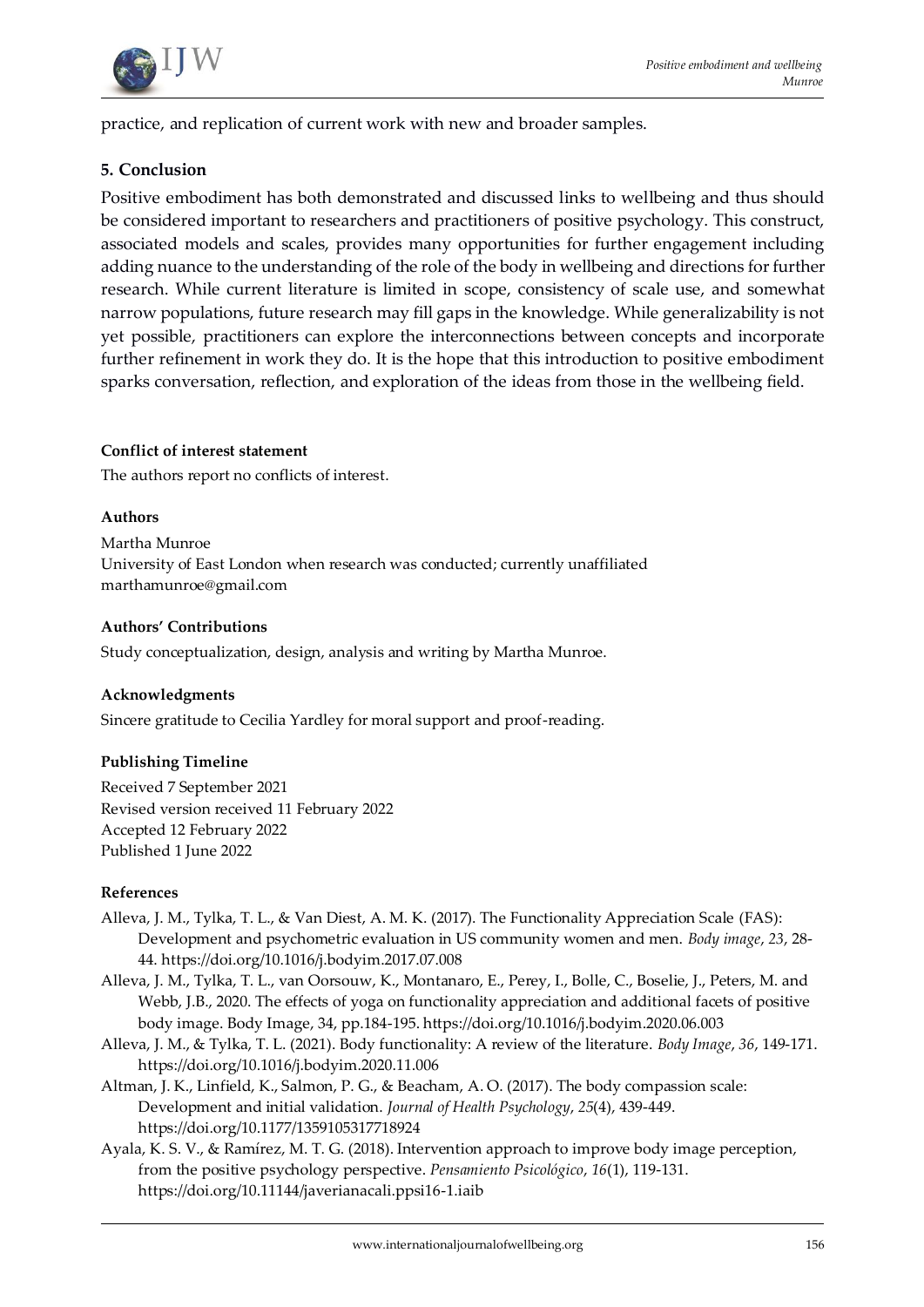

- Bacon, L., & Aphramor, L. (2011). Weight science: evaluating the evidence for a paradigm shift. *Nutrition journal*, *10*(1), 1-13[. https://doi.org/10.1186/1475-2891-10-9](file:///C:/Users/marthamunroe/Downloads/ https:/doi.org/10.1186/1475-2891-10-9 )
- Bagby, R. M., Parker, J. D., & Taylor, G. J. (1994). The twenty-item Toronto Alexithymia Scale—I. Item selection and cross-validation of the factor structure. *Journal of psychosomatic research*, *38*(1), 23-32. [https://doi.org/10.1016/0022-3999\(94\)90005-1](https://doi.org/10.1016/0022-3999(94)90005-1 )
- Bansal, R., Gupta, M., Agarwal, B., & Sharma, S. (2013). Impact of short term yoga intervention on mental well being of medical students posted in community medicine: A pilot study. *Indian journal of community medicine: official publication of Indian Association of Preventive & Social Medicine*, *38*(2), 105. <https://doi.org/10.4103/0970-0218.112445>

Baumeister R.F. & Leary M.R. (1997) Writing narrative literature reviews. *Review of General Psychology 1*(3), 311–332[. https://doi.org/10.1037/1089-2680.1.3.311](https://doi.org/10.1037%2F1089-2680.1.3.311)

Beck, A. T., Ward, C., Mendelson, M., Mock, J., & Erbaugh, J. (1961). An inventory for measuring depression. *Archives of General Psychiatry*, *4*, 561-571. <https://doi.org/10.1001/archpsyc.1961.01710120031004>

Bennet, B. L., Stefano, E. C., & Latner, J. D. (2019). Promoting a resistant stance toward weight stigma. In T. L. Tylka & N. Piran (Eds.), *Handbook of positive body image and embodiment: Constructs, protective factors, and interventions*. (pp. 181-190). Oxford University Press[. https://doi.org/10.1093/med](file:///C:/Users/marthamunroe/Downloads/ https:/doi.org/10.1093/med-psych/9780190841874.003.0018 )[psych/9780190841874.003.0018](file:///C:/Users/marthamunroe/Downloads/ https:/doi.org/10.1093/med-psych/9780190841874.003.0018 )

Blood, S. K. (2005). *Body work: The social construction of women's body image*. Routledge. <https://doi.org/10.4324/9780203495100>

- Boniwell, I., & Tunariu, A. D. (2019). *Positive psychology: Theory, research and applications. Second Edition*. Open University Press[. https://isbnsearch.org/isbn/9780335262182](https://isbnsearch.org/isbn/9780335262182)
- Brown, T. A., Cash, T. F., & Mikulka, P. J. (1990). Attitudinal body-image assessment: Factor analysis of the Body-Self Relations Questionnaire. *Journal of personality assessment*, *55*(1-2), 135-144. <https://doi.org/10.1080/00223891.1990.9674053>
- Bronfenbrenner, U. (1977). Toward an experimental ecology of human development. *American Psychologist*, *32*(7), 513[. https://doi.org/10.1037/0003-066x.32.7.513](https://doi.org/10.1037/0003-066x.32.7.513)
- Calogero, R. M., Tylka, T. L., McGilley, B. H., & Pedrotty-Stump, K. N. (2019). Attunement with exercise (AWE). In T. L. Tylka & N. Piran (Eds.), *Handbook of positive body image and embodiment: Constructs, protective factors, and interventions* (pp. 80–90). Oxford University Press[. https://doi.org/10.1093/med](https://doi.org/10.1093/med-psych/9780190841874.003.0009)[psych/9780190841874.003.0009](https://doi.org/10.1093/med-psych/9780190841874.003.0009)
- Cash, T. F. (2004). Body image: Past, present, and future. *Body Image, 1*(1), 1-5. [https://doi.org/10.1016/s1740-1445\(03\)00011-1](https://doi.org/10.1016/s1740-1445(03)00011-1)
- Cash, T. F., & Smolak, L. (2011). Understanding body images: Historical and contemporary perspectives. In T. F. Cash & L. Smolak (Eds.), *Body image: A handbook of science, practice, and prevention*(p. 3–11). The Guilford Press.
- Chatterjee, S., & Jethwani, J. (2020). A study of The Relationship between Mindful Self-Care and Subjective Well-Being among College Students and Working Professionals. *Int. J. Innov. Res. Technol*, *7*. DO[I:10.6084/m9.figshare.12781160](http://dx.doi.org/10.6084/m9.figshare.12781160)
- Cook-Cottone, C. P., & Guyker, W. M. (2018). The development and validation of the Mindful Self-Care Scale (MSCS): An assessment of practices that support positive embodiment. *Mindfulness*, *9*(1), 161- 175.<https://doi.org/10.1007/s12671-017-0759-1>
- Cook-Cottone, C. (2006). The attuned representation model for the primary prevention of eating disorders: An overview for school psychologists. *Psychology in the Schools*, *43*(2), 223-230. <https://doi.org/10.1002/pits.20139>
- Cook-Cottone, C. P. (2015). Incorporating positive body image into the treatment of eating disorders: A model for attunement and mindful self-care. *Body image*, *14*, 158-167. <https://doi.org/10.1016/j.bodyim.2015.03.004>
- Cook-Cottone, C. (2018). Mindful Self-Care and Positive Body Image. *Body Positive: Understanding and Improving Body Image in Science and Practice*, 135-159[. https://doi.org/10.1017/9781108297653.007](https://doi.org/10.1017/9781108297653.007)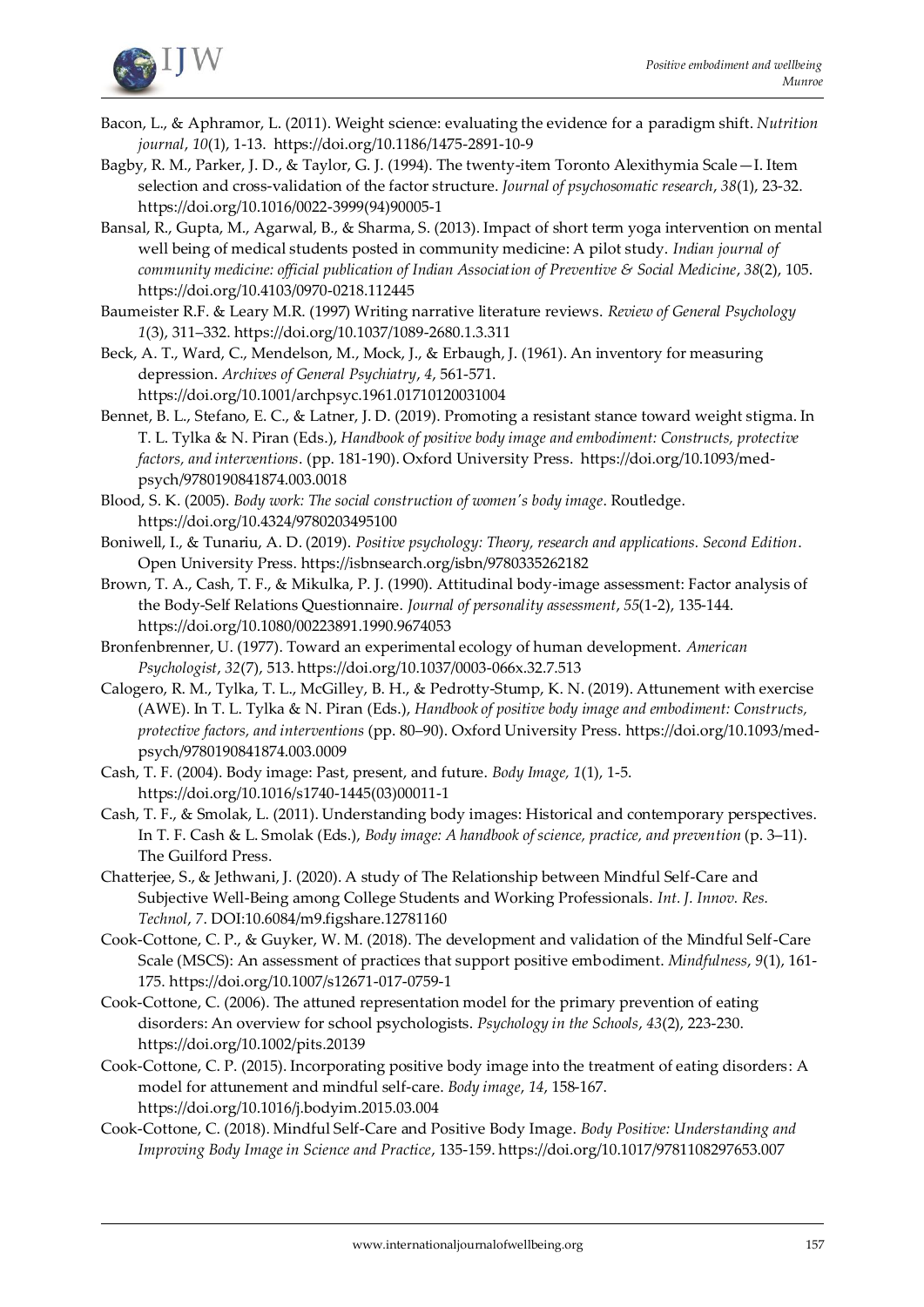

- Cox, A. E., Ullrich-French, S., & French, B. F. (2016). Validity evidence for the state mindfulness scale for physical activity. *Measurement in Physical Education and Exercise Science*, *20*(1), 38-49. <https://doi.org/10.1080/1091367x.2015.1089404>
- Cox, A. E., Ullrich-French, S., Cook-Cottone, C., Tylka, T. L., & Neumark-Sztainer, D. (2020). Examining the effects of mindfulness-based yoga instruction on positive embodiment and affective responses. Eating disorders, 28(4), 458-475[. https://doi.org/10.1080/10640266.2020.1738909](https://doi.org/10.1080/10640266.2020.1738909)
- Crossley, N. (1995). Merleau-Ponty, the elusive body and carnal sociology. *Body & Society, 1*(1), 43-63. <https://doi.org/10.1177/1357034X95001001004>
- Daubenmier, J. J. (2005). The relationship of yoga, body awareness, and body responsiveness to selfobjectification and disordered eating. *Psychology of Women Quarterly*, *29*(2), 207-219. [https://doi.org/10.1111/j.1471-6402.2005.00183.x](https://doi.org/10.1111/j.1471-6402.2005.00183.x )
- Diener, E. (2000). Subjective well-being: The science of happiness and a proposal for a national index. *American psychologist*, *55*(1), 34.
- Diener, E. D., Emmons, R. A., Larsen, R. J., & Griffin, S. (1985). The satisfaction with life scale. *Journal of personality assessment*, *49*(1), 71-75[. https://doi.org/10.1207/s15327752jpa4901\\_13](https://doi.org/10.1207/s15327752jpa4901_13)
- Dixon-Woods M., Fitzpatrick R. & Roberts K. (2001) Including qualitative research in systematic reviews: opportunities and problems. *Journal of Evaluation in Clinical Practice 7*, 125–133. <https://doi.org/10.1046/j.1365-2753.2001.00257.x>
- Duan, W., & Li, J. (2016). Distinguishing dispositional and cultivated forms of mindfulness: item-level factor analysis of five-facet mindfulness questionnaire and construction of short inventory of mindfulness capability. *Frontiers in psychology*, *7*, 1348[. https://doi.org/10.3389/fpsyg.2016.01348](https://doi.org/10.3389/fpsyg.2016.01348)
- Ellison, T., & Papps, F. A. (2020). 'Sexuality, without that mirror': The role of embodied practice in the development of sexual potential. Complementary Therapies in Clinical Practice, 40, 101205. <https://doi.org/10.1016/j.ctcp.2020.101205>
- Fairburn, C. G., & Beglin, S. J. (1994). Assessment of eating disorders: Interview or self-report questionnaire?. *International Journal of Eating Disorders*, *16*(4), 363-370[. https://doi.org/10.1037/t03974-](https://doi.org/10.1037/t03974-000) [000](https://doi.org/10.1037/t03974-000)
- Faulkner, G., Hefferon, K., & Mutrie, N. (2015). Putting positive psychology into motion through physical activity. *Positive Psychology in Practice*, *2*, 207-222[. https://doi.org/10.1002/9781118996874.ch12](https://doi.org/10.1002/9781118996874.ch12)
- Feng, X., Mosimah, C. I., Sizemore, G., Goyat, R., & Dwibedi, N. (2019). Impact of mindful self-care and perceived stress on the health related quality of life among young-adult students in West Virginia. *Journal of Human Behavior in the Social Environment*, *29*(1), 26-36. <https://doi.org/10.1080/10911359.2018.1470953>
- Ferrari, R. (2015). Writing narrative style literature reviews. *Medical Writing*, *24*(4), 230-235. <https://doi.org/10.1179/2047480615z.000000000329>
- Foucoult, M. (1975). *Discipline and punish*. (A. Sheridan, Trans.). Paris: Gallimard.
- Franzoi, S. L., & Herzog, M. E. (1986). The body esteem scale: a convergent and discriminant validity study. *Journal of Personality Assessment*, *50*(1), 24-31[. https://doi.org/10.1207/s15327752jpa5001\\_4](https://doi.org/10.1207/s15327752jpa5001_4)
- Fredrickson, B. L., & Roberts, T. A. (1997). Objectification theory: Toward understanding women's lived experiences and mental health risks. *Psychology of Women Quarterly*, *21*(2), 173-206. <https://doi.org/10.1111/j.1471-6402.1997.tb00108.x>
- Fredrickson, B. L. (2001). The role of positive emotions in positive psychology: The broaden-and-build theory of positive emotions. *American Psychologist*, *56*(3), 218[. https://doi.org/10.1037/0003-](https://doi.org/10.1037/0003-066x.56.3.218) [066x.56.3.218](https://doi.org/10.1037/0003-066x.56.3.218)
- Frost, R. O., Marten, P., Lahart, C., & Rosenblate, R. (1990). The dimensions of perfectionism. *Cognitive therapy and research*, *14*(5), 449-468[. https://doi.org/10.1007/bf01172967](https://doi.org/10.1007/bf01172967)
- Garner, D. M., Olmsted, M. P., Bohr, Y., & Garfinkel, P. E. (1982). The eating attitudes test: psychometric features and clinical correlates. *Psychological medicine*, *12*(4), 871-878. <https://doi.org/10.1017/s0033291700049163>
- Gattario, K. H., Frisén, A., Teall, T. L., & Piran, N. (2020). Embodiment: Cultural and gender differences and associations with life satisfaction. *Body Image*, *35*, 1-10. <https://doi.org/10.1016/j.bodyim.2020.07.005>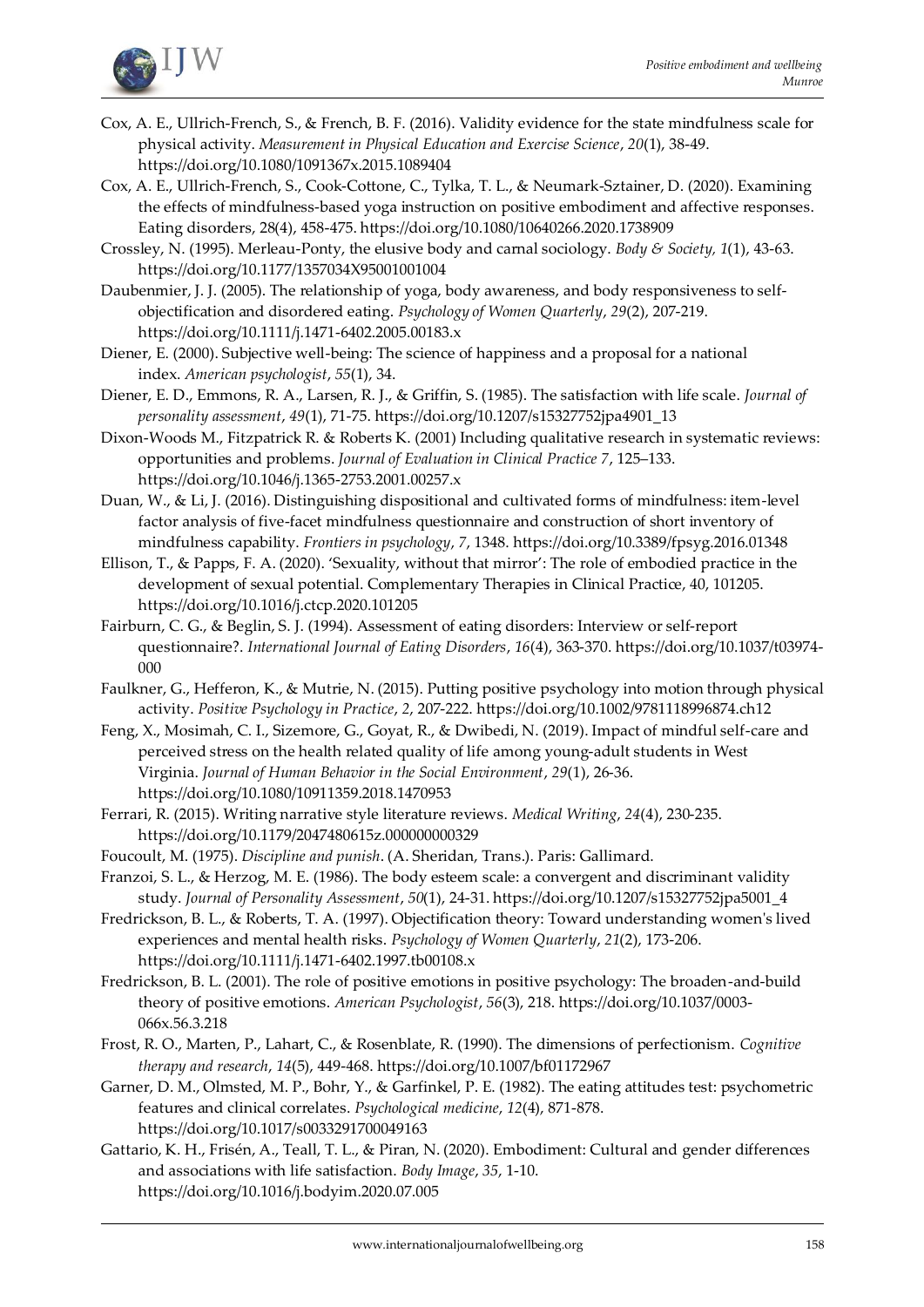

- Glenberg, A. M., Witt, J. K., & Metcalfe, J. (2013). From the revolution to embodiment: 25 years of cognitive psychology. *Perspectives on Psychological Science*, *8*(5), 573-585. <https://doi.org/10.1177/1745691613498098>
- Hardy, C. J., & Rejeski, W. J. (1989). Not what, but how one feels: the measurement of affect during exercise. *Journal of sport and exercise psychology*, *11*(3), 304-317[. https://doi.org/10.1123/jsep.11.3.304](https://doi.org/10.1123/jsep.11.3.304)
- Hefferon, K. (2013). *Positive psychology and the body: The somatopsychic side to flourishing*. McGraw-Hill Education (UK).
- Hefferon, K. (2015). The role of embodiment in optimal functioning. *Positive Psychology in Practice*, 791- 805. [https://doi.org/10.1002/9781118996874.ch45](https://doi.org/10.1002/9781118996874.ch45 )
- Hefferon, K., & Mutrie, N. (2012). Physical activity as a "stellar" positive psychology intervention. *Oxford Handbook of Exercise Psychology*, 117-128[. https://doi.org/10.1093/oxfordhb/9780195394313.013.0007](https://doi.org/10.1093/oxfordhb/9780195394313.013.0007)
- Homan, K. J. (2016). Factor structure and psychometric properties of a state version of the Body Appreciation Scale-2. *Body Image*, *19*, 204-207[. https://doi.org/10.1016/j.bodyim.2016.10.004](https://doi.org/10.1016/j.bodyim.2016.10.004 %20 )
- Hotchkiss, J. T., & Cook-Cottone, C. P. (2019). Validation of the Mindful Self-Care Scale (MSCS) and development of the Brief-MSCS among hospice and healthcare professionals: a confirmatory factor analysis approach to validation. *Palliative & Supportive Care*, *17*(6), 628-636. <https://doi.org/10.1017/s1478951519000269>
- Hurlbert, D. F. (1991). The role of assertiveness in female sexuality: A comparative study between sexually assertive and sexually nonassertive women. *Journal of Sex & Marital Therapy*, *17*(3), 183-190. <https://doi.org/10.1080/00926239108404342>
- Ivtzan, I., & Papantoniou, A. (2014). Yoga meets positive psychology: Examining the integration of hedonic (gratitude) and eudaimonic (meaning) wellbeing in relation to the extent of yoga practice. *Journal of Bodywork and Movement Therapies*, *18*(2), 183-189[. https://doi.org/10.1016/j.jbmt.2013.11.005](https://doi.org/10.1016/j.jbmt.2013.11.005)
- Jackson Preston, P., Peterson, H., Sanchez, D., Corral Carlos, A., & Reed, A. (2021). Serving Students Takes a Toll: Self-Care, Health, and Professional Quality of Life. *Journal of Student Affairs Research and Practice*, *58*(2), 163-178[. https://doi.org/10.1080/19496591.2020.1853558](https://doi.org/10.1080/19496591.2020.1853558)
- Kalmet, N., & Fouladi, R. T. (2008). A comparison of physical self-perception profile questionnaire formats: Structured alternative and ordered response scale formats. *Measurement in Physical Education and Exercise Science*, *12*(2), 88-112[. https://doi.org/10.1080/10913670801904025](https://doi.org/10.1080/10913670801904025)
- Katzman, M. A., & Lee, S. (1997). Beyond body image: The integration of feminist and transcultural theories in the understanding of self starvation. *International Journal of Eating Disorders*, *22*(4), 385- 394. [https://doi.org/10.1002/\(sici\)1098-108x\(199712\)22:4<385::aid-eat3>3.0.co;2-i](https://doi.org/10.1002/(sici)1098-108x(199712)22:4%3c385::aid-eat3%3e3.0.co;2-i )
- Keyes, C. L. (2007). Promoting and protecting mental health as flourishing: A complementary strategy for improving national mental health. *American Psychologist*, *62*(2), 95. [https://doi.org/10.1037/0003-](https://doi.org/10.1037/0003-066x.62.2.95) [066x.62.2.95](https://doi.org/10.1037/0003-066x.62.2.95)
- LaMarre, A., & Daníelsdóttir, S. (2019). Health at every size: a social justice-informed approach to positive embodiment. In T. L. Tylka & N. Piran (Eds.), *Handbook of positive body image and embodiment: Constructs, protective factors, and interventions*. (pp. 300-311). Oxford University Press. <https://doi.org/10.1093/med-psych/9780190841874.003.0029>
- Linardon, J., Tylka, T. L., & Fuller-Tyszkiewicz, M. (2021). Intuitive eating and its psychological correlates: A meta-analysis. *International Journal of Eating Disorders*[. https://doi.org/10.1002/eat.23509](https://doi.org/10.1002/eat.23509)
- Lindner, D., & Tantleff-Dunn, S. (2017). The development and psychometric evaluation of the Self-Objectification Beliefs and Behaviors Scale. *Psychology of Women Quarterly*, *41*(2), 254-272. <https://doi.org/10.1177/0361684317692109>
- Lishner, D. A., Cooter, A. B., & Zald, D. H. (2008). Addressing measurement limitations in affective rating scales: Development of an empirical valence scale. *Cognition and Emotion*, *22*(1), 180-192. <https://doi.org/10.1080/02699930701319139>
- Lomas, T., Hefferon, K., & Ivtzan, I. (2015). The LIFE model: A meta-theoretical conceptual map for applied positive psychology. *Journal of Happiness Studies*, *16*(5), 1347-1364. <https://doi.org/10.1007/s10902-014-9563-y>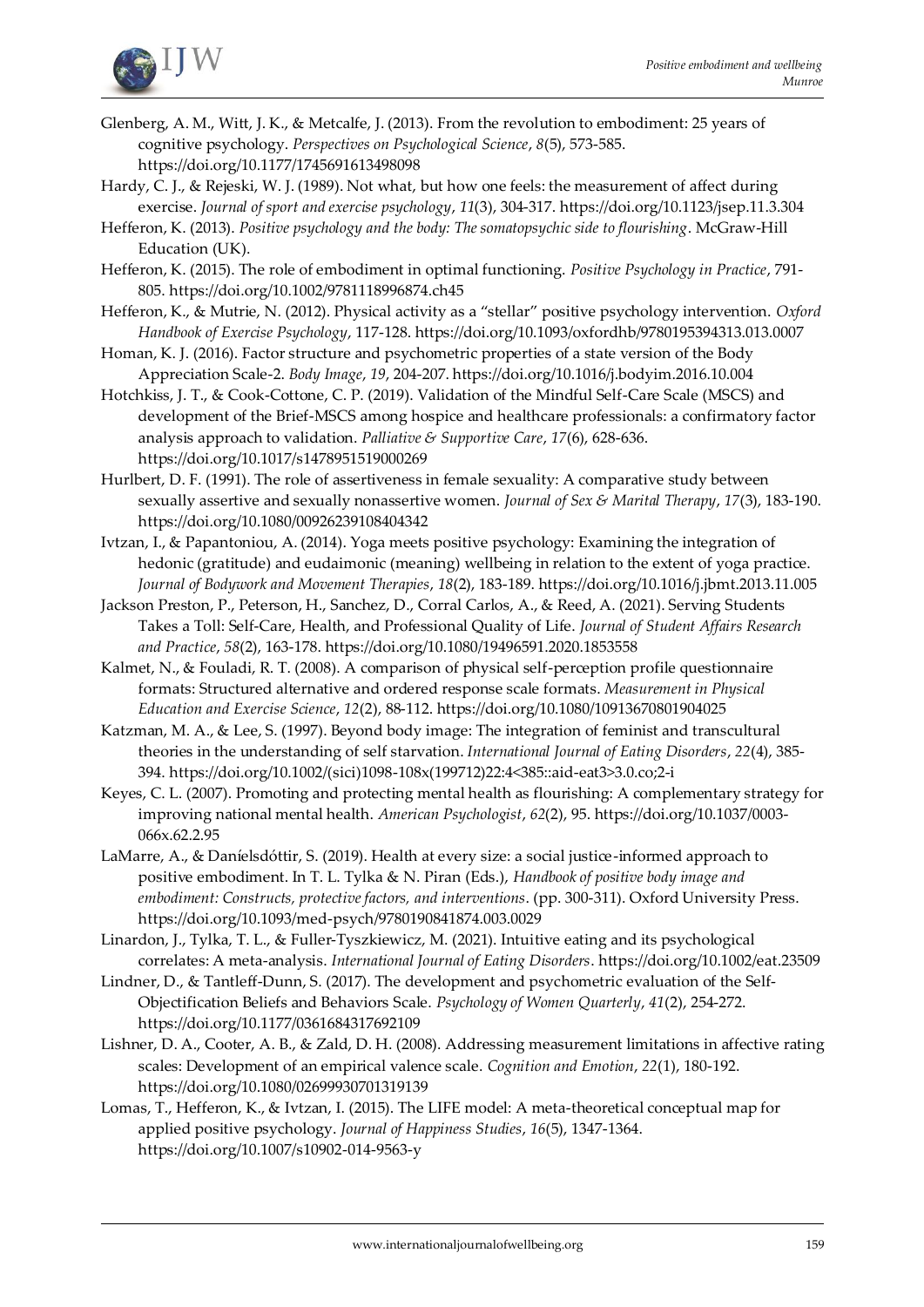

- Lomas, T., Waters, L., Williams, P., Oades, L. G., & Kern, M. L. (2020). Third wave positive psychology: broadening towards complexity. *The Journal of Positive Psychology*, 1-15. [https://doi.org/10.1080/17439760.2020.1805501](https://doi.org/10.1080/17439760.2020.1805501 )
- Mafrici, N., & Piran, N., (2019). Cultivating positive embodiment through peer connections. In T. L. Tylka & N. Piran (Eds.), *Handbook of positive body image and embodiment: Constructs, protective factors, and interventions*. (pp. 223–321). Oxford University Press[. https://doi.org/10.1093/med](https://doi.org/10.1093/med-psych/9780190841874.003.0022)[psych/9780190841874.003.0022](https://doi.org/10.1093/med-psych/9780190841874.003.0022)
- Markland, D., & Tobin, V. (2004). A modification to the behavioural regulation in exercise questionnaire to include an assessment of amotivation. *Journal of Sport and Exercise Psychology*, *26*(2), 191-196. <https://doi.org/10.1123/jsep.26.2.191>
- Mazzeo, S. E. (1999). Modification of an existing measure of body image preoccupation and its relationship to disordered eating in female college students. *Journal of Counseling Psychology*, *46*(1), 42.<https://doi.org/10.1037/0022-0167.46.1.42>
- McKinley, N. M., & Hyde, J. S. (1996). The objectified body consciousness scale: Development and validation. *Psychology of women quarterly*, *20*(2), 181-215[. https://doi.org/10.1111/j.1471-](https://doi.org/10.1111/j.1471-6402.1996.tb00467.x) [6402.1996.tb00467.x](https://doi.org/10.1111/j.1471-6402.1996.tb00467.x)
- Mendelson, B. K., Mendelson, M. J., & White, D. R. (2001). Body-esteem scale for adolescents and adults. *Journal of Personality Assessment*, *76*(1), 90-106[. https://doi.org/10.1207/s15327752jpa7601\\_6](https://doi.org/10.1207/s15327752jpa7601_6)
- Menzel, J. E. (2010). *The psychometric validation of the physical body experiences questionnaire.* Doctoral dissertation, University of South Florida[. https://scholarcommons.usf.edu/etd/1710](https://scholarcommons.usf.edu/etd/1710)
- Merleau-Ponty, M., (1962). *Phenomenology of perception*. (C. Smith, trans.). London: Routledge. (Original work published 1945[\) https://doi.org/10.4324/9780203482896-6](https://doi.org/10.4324/9780203482896-6)
- PERMA-V: Our framework for well-being. (N.D.) *St Andrew's College*. Retrieved 17 March 2021 from <https://www.stac.school.nz/why-stac/well-being-at-stac/perma-v/>
- Piran, N. (2001). Re-inhabiting the body from the inside out: Girls transform their school environment. *From subjects to subjectivities: A handbook of interpretive and participatory methods*, 218- 238. New York University Press.
- Piran, N., & Cormier, H. C. (2005). The social construction of women and disordered eating patterns. *Journal of Counseling Psychology*, *52*(4), 549[. https://doi.org/10.1037/0022-0167.52.4.549](https://doi.org/10.1037/0022-0167.52.4.549)
- Piran, N., & Teall, T. (2012). The developmental theory of embodiment. *Preventing eating-related and weight-related disorders: Collaborative research, advocacy, and policy change*, 169-198.
- Piran, N. (2015). New possibilities in the prevention of eating disorders: The introduction of positive body image measures. *Body Image*, *14*, 146-157[.](https://doi.org/10.1016/j.bodyim.2015.03.008)  <https://doi.org/10.1016/j.bodyim.2015.03.008>
- Piran, N. (2016). Embodied possibilities and disruptions: The emergence of the experience of embodiment construct from qualitative studies with girls and women. *Body Image*, *18*, 43-60. <https://doi.org/10.1016/j.bodyim.2016.04.007>
- Piran, N. (2017). *Journeys of embodiment at the intersection of body and culture: The developmental theory of embodiment*. Academic Press[. https://doi.org/10.1016/C2015-0-04666-4](https://doi.org/10.1016/C2015-0-04666-4)
- Piran, N., Teall, T. L., & Counsell, A. (2020). The experience of embodiment scale: Development and psychometric evaluation. *Body Image*, *34*, 117-134[. https://doi.org/10.1016/j.bodyim.2020.05.007](https://doi.org/10.1016/j.bodyim.2020.05.007)
- Price, C. J., & Thompson, E. A. (2007). Measuring dimensions of body connection: body awareness and bodily dissociation. *The Journal of Alternative and Complementary Medicine*, *13*(9), 945-953. <https://doi.org/10.1089/acm.2007.0537>
- Raes, F., Pommier, E., Neff, K. D., & Van Gucht, D. (2011). Construction and factorial validation of a short form of the self-compassion scale. *Clinical psychology & psychotherapy*, *18*(3), 250-255. <https://doi.org/10.1002/cpp.702>
- Ravens-Sieberer, U. (2006). *The KIDSCREEN questionnaires: quality of life questionnaires for children and adolescents; handbook*. Lengerich: Pabst Science Publishers.
- Robins, R. W., Hendin, H. M., & Trzesniewski, K. H. (2001). Measuring global self-esteem: Construct validation of a single-item measure and the Rosenberg Self-Esteem Scale. *Personality and Social Psychology Bulletin*, *27*(2), 151-161[. https://doi.org/10.1177/0146167201272002](https://doi.org/10.1177/0146167201272002)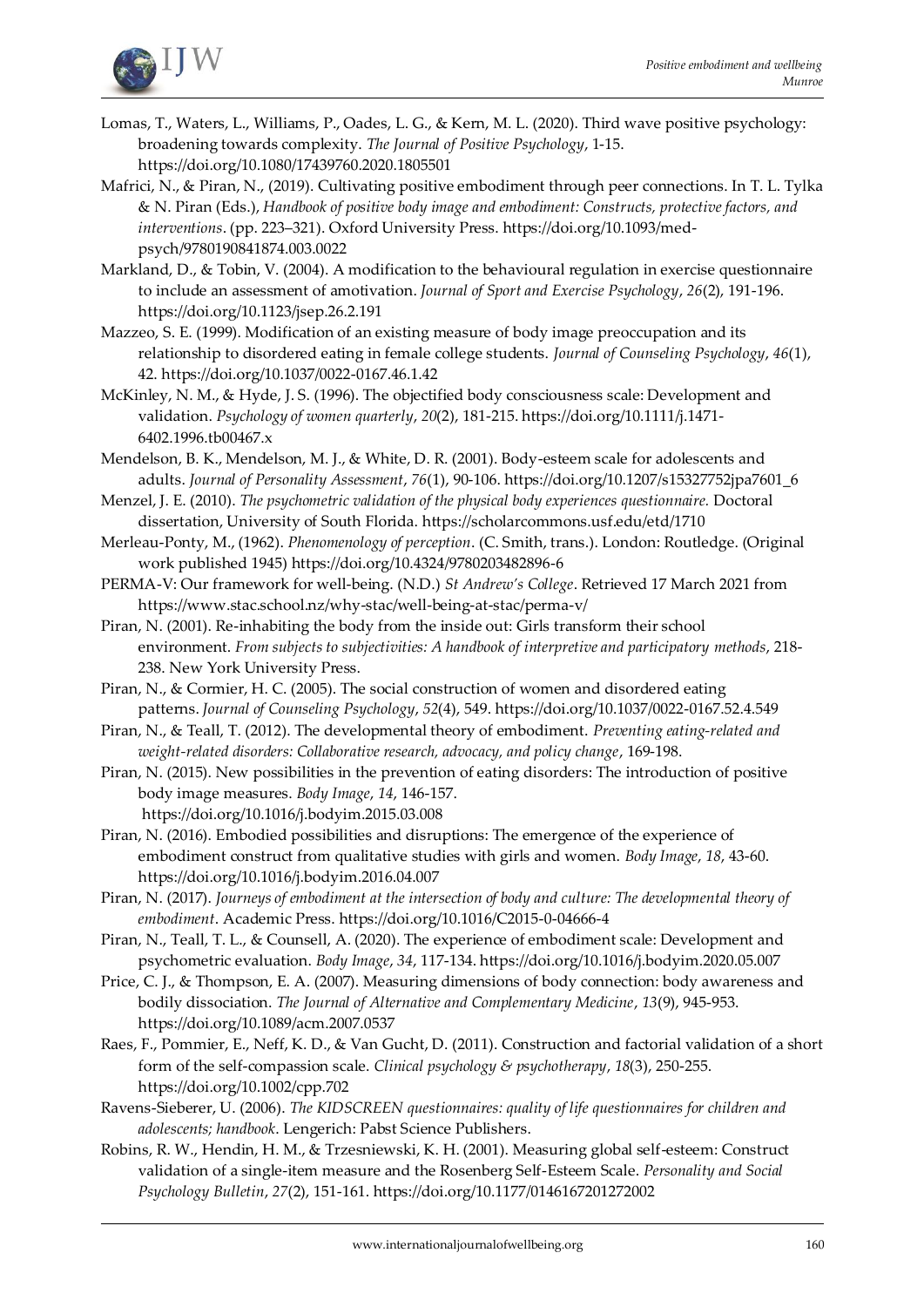

- Rodgers, R. F., Franko, D. L., & Lowy, A. S. (2019). Public health interventions to facilitate positive embodiment: Implementation and future directions. In T. L. Tylka & N. Piran (Eds.), *Handbook of positive body image and embodiment: Constructs, protective factors, and interventions*. (pp. 397–408). Oxford University Press.<https://doi.org/10.1093/med-psych/9780190841874.003.0037>
- Rosenberg, M. (1965). *Society and the adolescent self-image.* NJ Princeton University Press. <https://doi.org/10.1515/9781400876136>

Rosenberg, M. (1989). *Society and the adolescent self-image*. Revised edition. Middletown, CT: Wesleyan University Press[. https://psycnet.apa.org/record/1990-98431-000](https://psycnet.apa.org/record/1990-98431-000)

- Rosenthal, D. A., Gurney, R. M., & Moore, S. M. (1981). From trust on intimacy: A new inventory for examining Erikson's stages of psychosocial development. *Journal of Youth and Adolescence*, *10*(6), 525- 537.<https://doi.org/10.1007/bf02087944>
- Ryff, C.D. (1989). Happiness is everything, or is it? Explorations on the meaning of psychological wellbeing. *Journal of Personality and Social Psychology, 57*, 1069-1081.
- Sandoz, E. K., Wilson, K. G., Merwin, R. M., & Kellum, K. K. (2013). Assessment of body image flexibility: the body image-acceptance and action questionnaire. *Journal of Contextual Behavioral Science*, *2*(1-2), 39-48[. https://doi.org/10.1016/j.jcbs.2013.03.002](https://doi.org/10.1016/j.jcbs.2013.03.002)
- Satinsky, S., & Winter, V. R. (2019). Attuned sexuality. In T. L. Tylka & N. Piran (Eds.), *Handbook of positive body image and embodiment: Constructs, protective factors, and interventions.* (pp. 91–101). Oxford University Press.<https://doi.org/10.1093/med-psych/9780190841874.003.0010>
- Schaefer, L. M., Burke, N. L., Thompson, J. K., Dedrick, R. F., Heinberg, L. J., Calogero, R. M., Bardone-Cone, A. M., Higgins, M. K., Frederick D. A., Kelly, M., Anderson, D. A., Schaumberg, K., Nerini, A., Stefanile, C., Dittmar, H., Clark, E., Adams, Z., Macwana, S. Klump, K. L., Vercellone, A. C., Paxton, S. J., & Swami, V. (2015). Development and validation of the sociocultural attitudes towards appearance questionnaire-4 (SATAQ-4). *Psychological assessment*, *27*(1), 54. <https://doi.org/10.1037/t39600-000>
- Seligman, M. E. P. (2011). *Flourish: a visionary new understanding of happiness and well-being.* New York, NY: Simon and Schuster.<https://psycnet.apa.org/record/2010-25554-000>
- Seligman, M.E.P. (1998). APA President's Address. *Positive Psychology Center*. Available at: [www.ppc.sas.upenn.edu](http://www.ppc.sas.upenn.edu/) (accessed 17 March 2021).
- Siegel, D. J. (2007). *The mindful brain: Reflection and attunement in the cultivation of well-being (Norton series on interpersonal neurobiology)*. WW Norton & Company.
- Sünbül, Z. A., Malkoç, A., Gördesli, M. A., Arslan, R., & Çekici, F. (2018a). Mindful Self-Care Scale (MSCS): Adaptation and Validation in a Normative Turkish Sample. *European Journal of Educational Research*, *7*(4), 887-892[. https://doi.org/10.12973/eu-jer.7.4.887](https://doi.org/10.12973/eu-jer.7.4.887)
- Sünbül, Z. A., Malkoç, A., Gördesli, M. A., Arslan, R., & Çekici, F. (2018b). Mindful self-care dimensions as agents of well-being for students in mental health fields. *European Journal of Education Studies*. doi: [10.5281/zenodo.1469657](doi:%2010.5281/zenodo.1469657)
- Sundgot-Borgen, C., Friborg, O., Kolle, E., Engen, K. M., Sundgot-Borgen, J., Rosenvinge, J. H., Pettersen G., Torstveit M.K., Piran N, & Bratland-Sanda, S. (2019). The healthy body image (HBI) intervention: Effects of a school-based cluster-randomized controlled trial with 12-months followup. *Body Image*, *29*, 122-131[. https://doi.org/10.1016/j.bodyim.2019.03.007](https://doi.org/10.1016/j.bodyim.2019.03.007)
- Sundgot-Borgen, C., Stenling, A., Rosenvinge, J. H., Pettersen, G., Friborg, O., Sundgot-Borgen, J., Kolle, E., Torstveit, M.K., Svantorp-Tveiten, K.M. & Bratland-Sanda, S. (2020). The Norwegian healthy body image intervention promotes positive embodiment through improved self-esteem. *Body Image*, *35*, 84-95[. https://doi.org/10.1016/j.bodyim.2020.08.014](https://doi.org/10.1016/j.bodyim.2020.08.014 )
- Taylor, K. A., & Russell-Mayhew, S. (2018). Working to Balance: A Preliminary Constructivist Grounded Theory of Young Women's Positive Embodiment. *Canadian Journal of Counselling and Psychotherapy*, 52(4)[. https://cjc-rcc.ucalgary.ca/article/view/61230](https://cjc-rcc.ucalgary.ca/article/view/61230)
- Thompson, J. K., Van Den Berg, P., Roehrig, M., Guarda, A. S., & Heinberg, L. J. (2004). The sociocultural attitudes towards appearance scale-3 (SATAQ-3): Development and validation. *International journal of eating disorders*, *35*(3), 293-304.